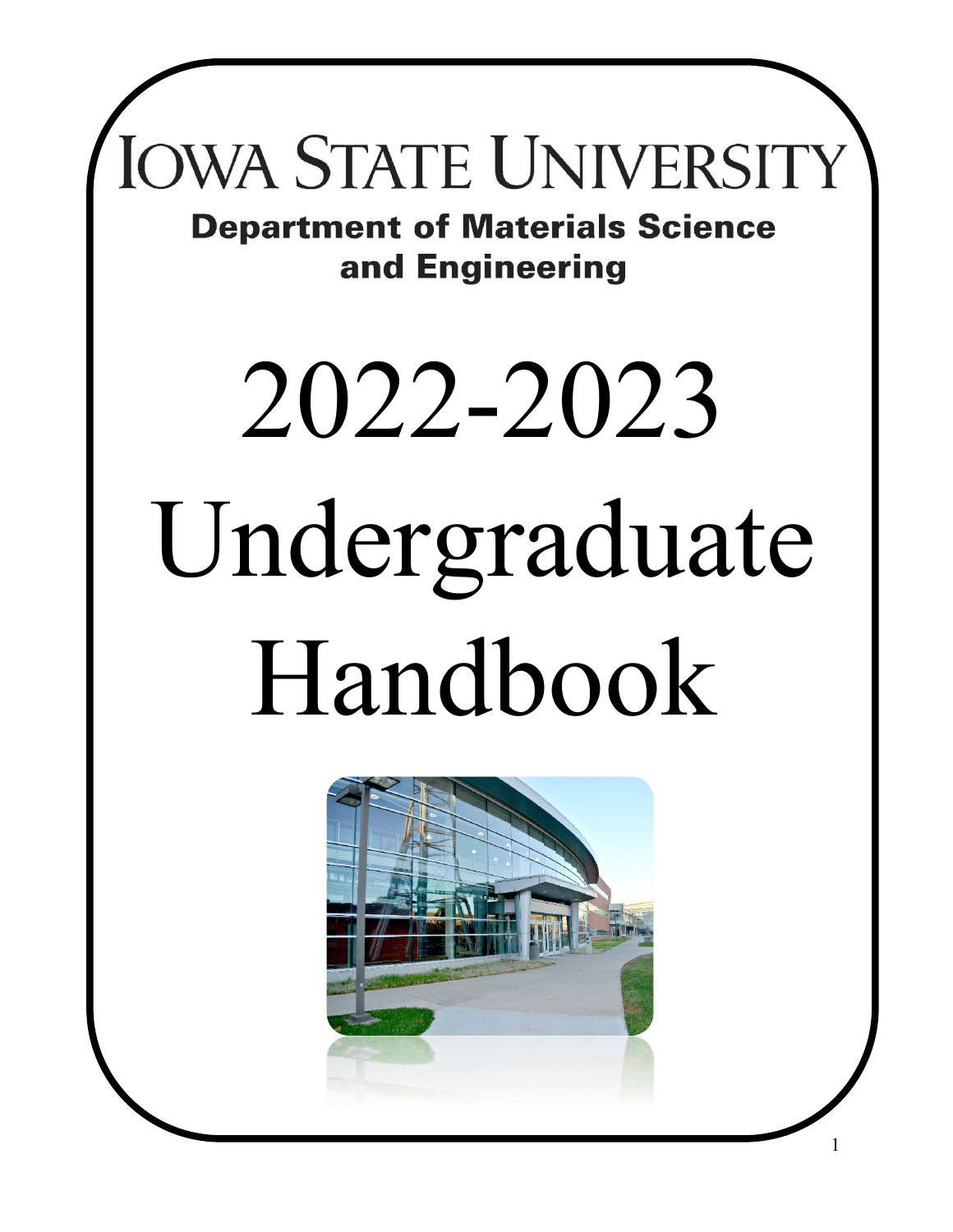

This guide has been prepared as a resource to help you progress toward your degree in the Department of Materials Science and Engineering (MSE) at Iowa State University. This handbook is far from all-inclusive, and it is intended to supplement other valuable sources of information such as the Iowa State University Catalog, AccessPlus, and information you will receive from your academic advisor or course instructors.

Iowa State University Catalog -<http://catalog.iastate.edu/>

AccessPlus - [https://accessplus.iastate.edu](https://accessplus.iastate.edu/) 

MSE Department - [http://www.mse.iastate.edu](http://www.mse.iastate.edu/)

We hope you will read the MSE Undergraduate Handbook now and also refer to it frequently throughout the coming semesters. You can also access the MSE Undergraduate Handbook online on the MSE homepage [\(www.mse.iastate.edu\)](http://www.mse.iastate.edu/). Under the "Current Students" drop-down menu, select the "Academic Advising" page, where you will find a number of academic advising resources.

We are here to help in whatever ways we can – please don't hesitate to ask!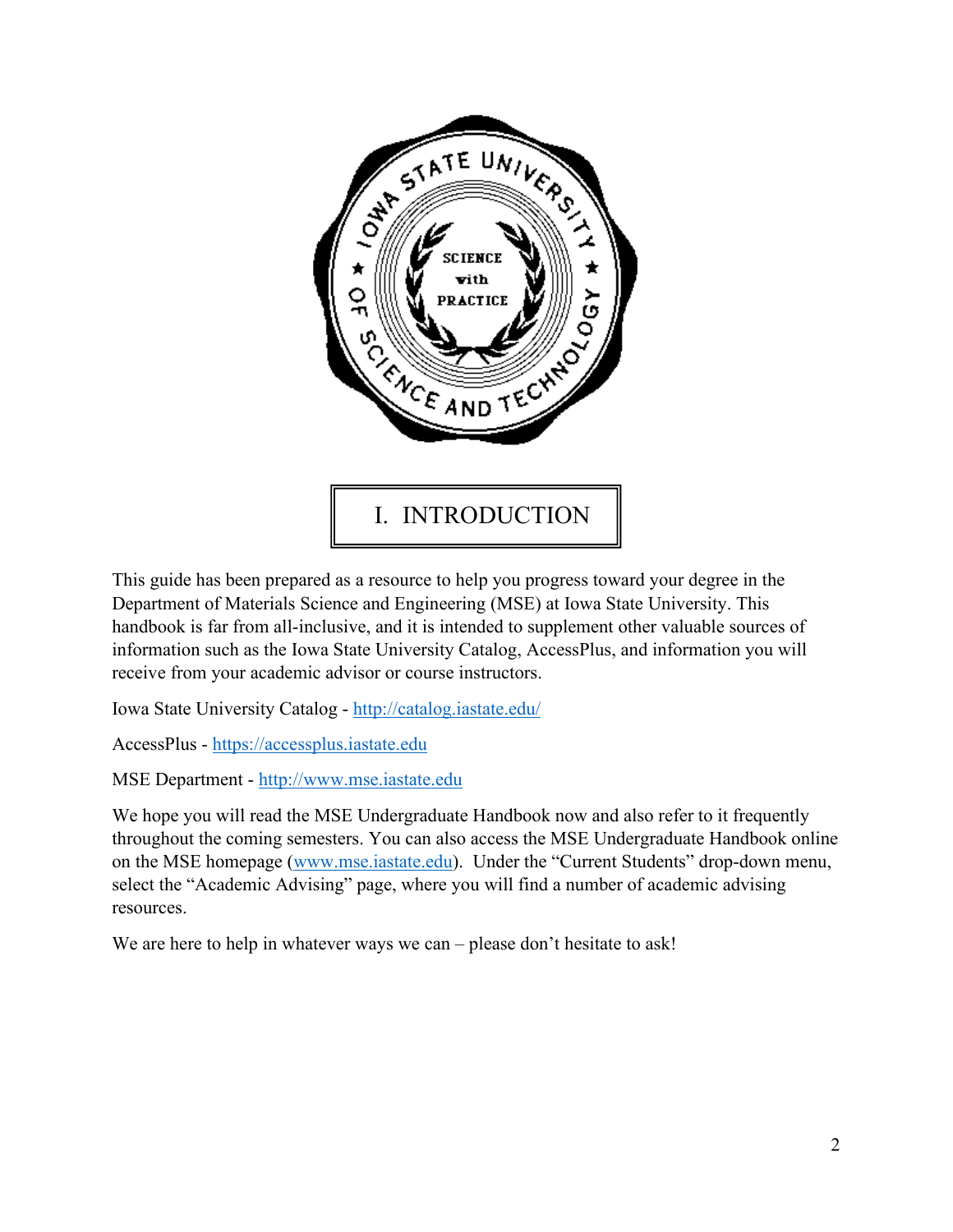# II. THE DEPARTMENT OF MATERIALS SCIENCE & ENGINEERING

The MSE Department was formed in 1975 by the merging of the two previously existing departments of Ceramic Engineering and Metallurgy. MSE is one of eight degree-granting departments in the College of Engineering.

The departmental office is located in 2240 Hoover Hall. At this location, you can find the Department Chair, academic advisors, and members of the MSE staff. Many departmental faculty are located in 2220 Hoover Hall.

## **II.A. The MSE Faculty**

One of the most important elements in any department is its faculty and we have good reason to be extremely proud of ours. Our faculty are nationally- and internationally known experts in their fields. They are very student focused and excel in engaging students in course material and research opportunities.

### **II.B. The Advising System**

Developing a good working relationship with your academic advisor will be critical to your success as a student. The goal of the departmental advising system is to assist you in the formation of an academic program that meets your career objectives and curriculum requirements. Your advisor interprets the rules and requirements of the university as well as the college and department, so you are able to make informed decisions.

APPENDIX A provides a list of MSE's academic advisors. When you join the department, you will be assigned an official advisor, and you should utilize this person as your primary point of contact for any advising needs and questions. However, if you are experiencing an urgent advising issue and your advisor is unavailable, feel free to contact the alternate advisor or the MSE front office staff located in 2240 Hoover.

Communication is key to the advising relationship. For this reason, please keep your current address and phone number (cell preferred) updated on your AccessPlus profile. Check your ISU email frequently, as your advisor, MSE faculty and staff send many important messages. Email is considered an official form of communication by Iowa State University, so expect that it will be used to relay updates and notices from the university, college, and department.

If your advisor cannot resolve a problem, either academic or personal, or if you are unable to get in touch with the advisors for an urgent issue, the MSE Department Chair or Associate Department Chairs will be happy to assist you. You are encouraged to visit with both the Chair and Associate Chair at any time, even when there are no problems.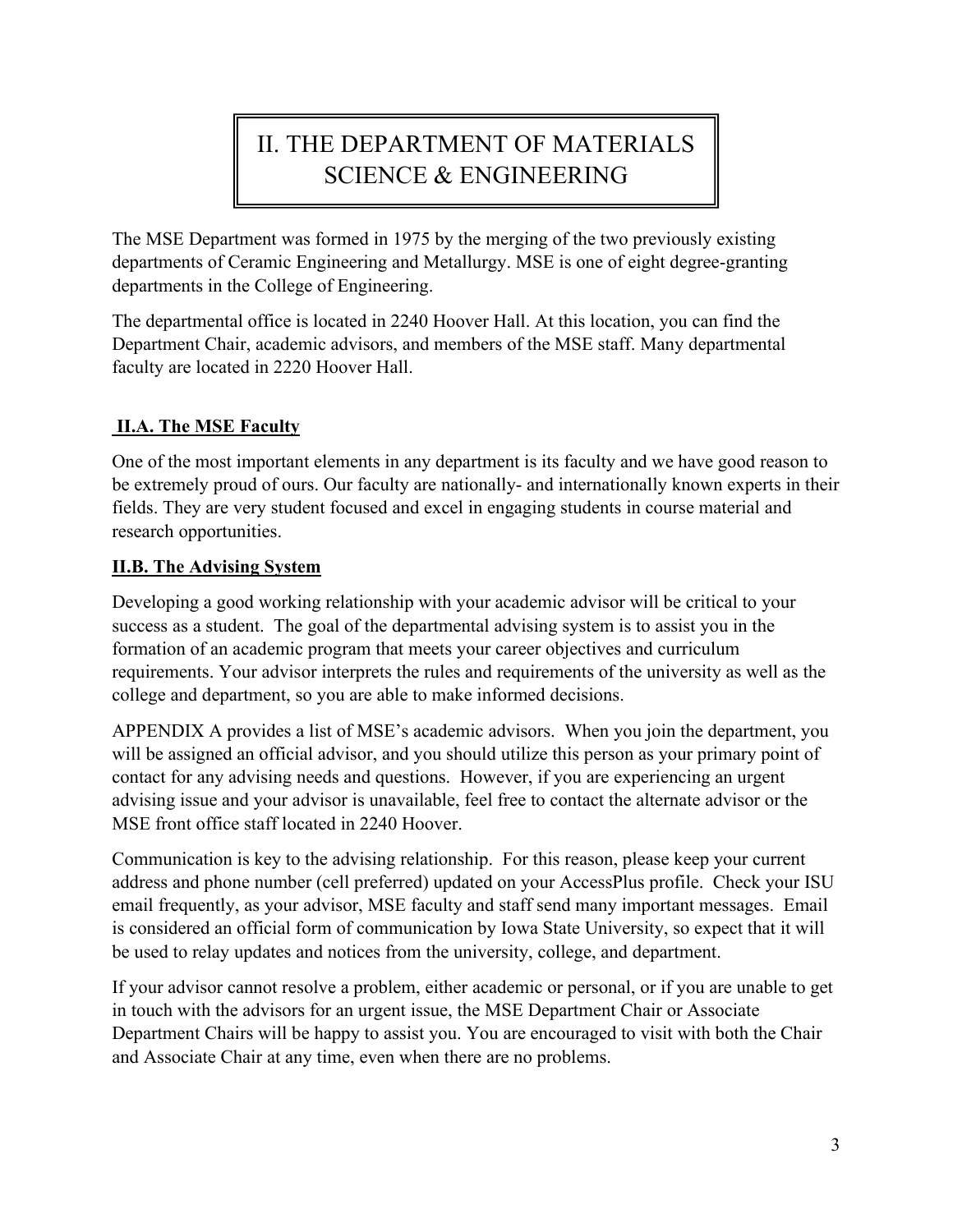### **II.C. Teaching Facilities and Safety Policy**

An attractive feature of our department is that the small class sizes make instruction more interactive, and our curriculum includes a large number of laboratory courses that provide handson education to students. All teaching laboratories for the department are located in Hoover Hall.

Specific instructions regarding procedures and techniques will be given to students enrolled in each laboratory course. Information will be provided concerning the specific safety precautions that must be followed by every student. Students are required to pursue their laboratory coursework in a safe, scientific, and professional manner.

Safety of all students, faculty, staff, and visitors is a top priority. The responsibility for your personal safety can never rest solely with the instructor or staff. It is your co-responsibility to become familiar with the safety guidelines. The major hazards encountered in the laboratory setting include high temperatures, dangerous chemicals, and ionizing radiation. Ask your instructor for information regarding safety provisions and emergency procedures. The use and location of tongs, protective gloves, explosion-proof storage units for flammable chemicals, chemical sinks, fume hoods, eyewash fountains, body showers, and monitors for ionizing radiation should be discussed at the beginning of the semester. If the instructor does not include this information in your introduction to the course, then you should ask either the instructor, MSE Lab Coordinator, or MSE's Associate Chair for Undergraduate Education. Use your common sense – if you do not have enough information, please do not attempt any hazardous procedures.

## **II.D. MSE Student Room Facilities**

The MSE department maintains excellent computer and study facilities for use by MSE undergraduate students. The student room is located in 3337 Hoover and contains computers (PC) with software needed for MSE homework and laboratory assignments, laser (B&W and color) printers and scanner. These computers are networked to the college file server as well as to the Internet.

The student room also has space available for group work, and students often meet there to work on homework and labs. The rooms are accessible 24 hours/day with a coded University ID card. (See the front desk staff in 2240 Hoover to gain access.) Your University ID card will also give you access to Hoover Hall after hours. Building hours are currently Monday through Saturday 6 a.m. to midnight, and Sunday 7 a.m. to midnight. The department's systems support specialist maintains the computer lab. If you have questions, problems, or concerns, please email [msetech@iastate.edu.](mailto:msetech@iastate.edu)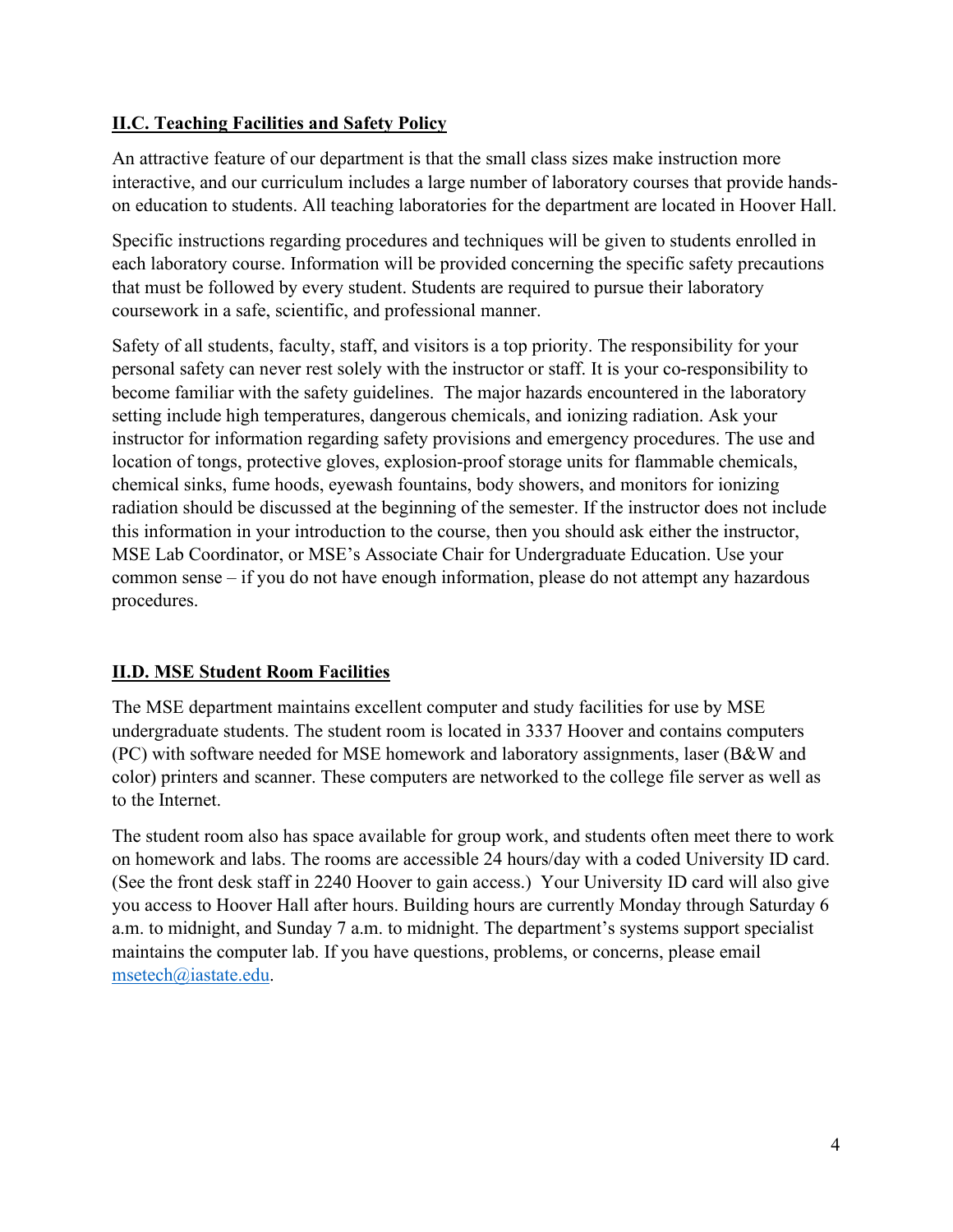## **II.E. Undergraduate Research Opportunities**

There are a significant number of opportunities for undergraduate students in MSE to secure part-time employment as research or teaching assistants. Faculty members in the department hire students as early as their first year in the program depending on the needs of the research group or course. You will hear about some positions through the MSE undergraduate email listserv or from faculty directly. However, at any time you can express your interest in these types of positions to your academic advisor. Your advisor can help you connect with opportunities that fit your interests and qualifications. Most positions are paid on an hourly basis, but occasionally faculty may offer you a non-funded position through enrolling in Mat E 499. Mat E 499 is a noncredit bearing course (offered for "R" or "required" credit, on satisfactory-fail basis), and it can be added to a student's schedule in any fall, spring, or summer term through the designated add/drop deadline.

### **II.F. Co-op/Internships**

Gaining experience outside the classroom is highly encouraged by the department and College of Engineering as a way to make yourself more knowledgeable, versatile, and marketable for postgraduation career endeavors. There are a couple types of experiences available:

- $Co-op semester + summer (6 months)$
- **Summer Internship** minimum of 10 weeks

Finding these positions is student-driven, but there are many resources available to help you in your search:

- **CyHire** database which provides information about professional development and available positions (https://cyhire.iastate.edu/)
- **College of Engineering Career Fairs** hundreds of employers visit campus each fall and spring semester for a one-day event that offers access to recruiters
- **MSE Advisors and Faculty** watch for emails passed on from company contacts, as these are sent throughout the year
- **National job boards (**such as www.indeed.com)

To apply for positions, you will need to be ready to submit the following information:

- **Cover letter or statement of interest** each application is different, but often you are asked to express why you are applying for the position and how your qualifications match well with the job requirements
- **Resume** creating an effective resume is essential to summarizing your experience and activities for employers
- **References** as you progress through your academic experience, remember to connect with faculty and staff who can later serve as professional or personal references during your job search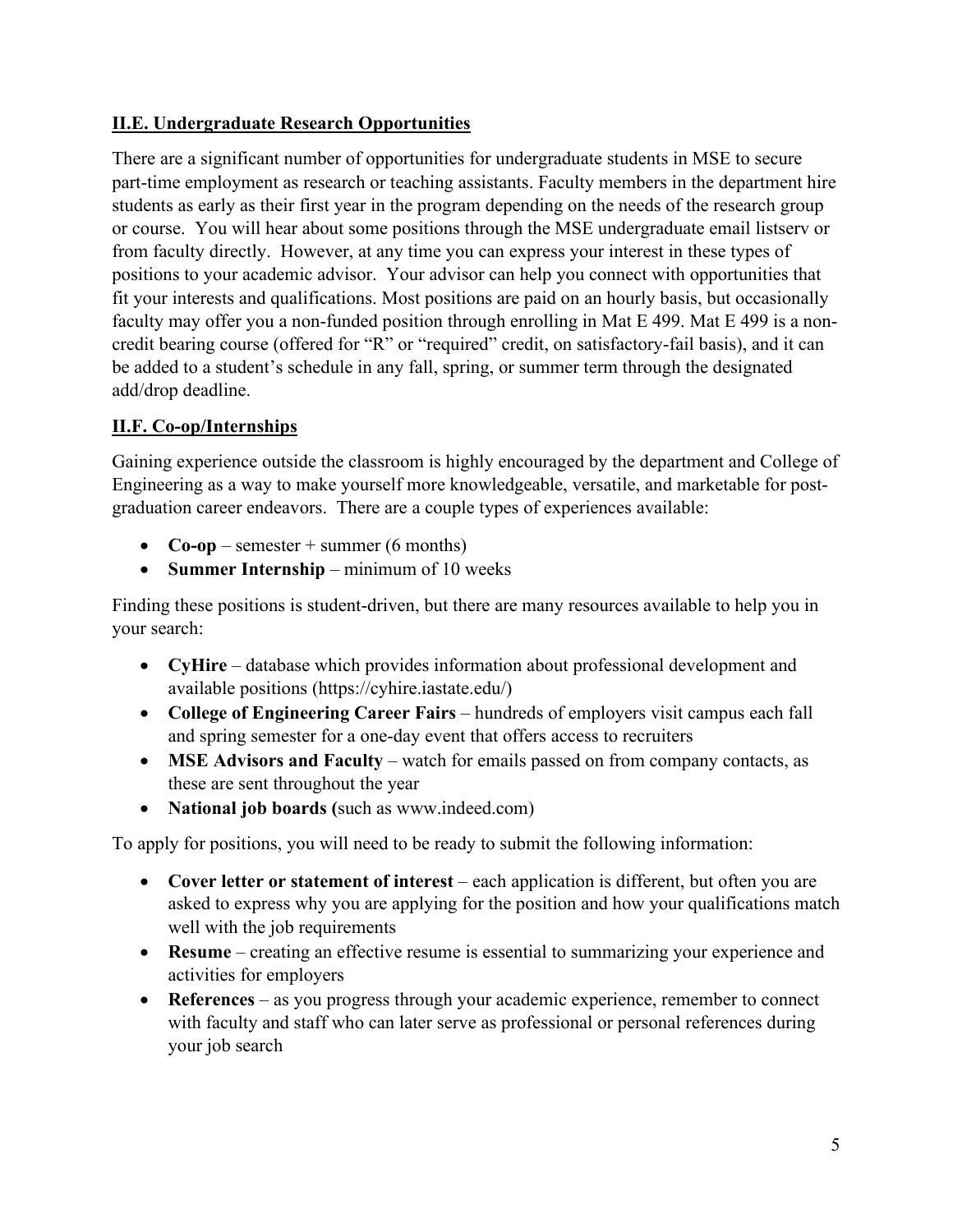Engineering Career Services provides many resources which can help you develop these marketing materials for your job search. You can access their library of information here: https://www.engineering.iastate.edu/ecs/students/.

## **II.G. Study Abroad**

One of the most exciting opportunities available to complement your Mat E curriculum is to study abroad! Whether you select an experience that lasts a few weeks or you plan ahead and study at an international institution for a semester or year, you will certainly gain a new perspective and broaden your cultural and academic knowledge. Students are able to select from a variety of locations worldwide, including (but not limited to):

- United Kingdom (England, Wales, Ireland, Scotland)
- Mainland Europe (Italy, Germany, France, Spain)
- Australia
- Singapore
- China

## **Brunel Program**

Dr. Scott Chumbley, Professor in Materials Science & Engineering, coordinates a six-week summer program for first-year students at Brunel University (Uxbridge, England – western suburb of London). There is a preparation course during the spring semester before the program begins that teaches students about traveling, introduces them to British culture, and establishes the expectations for the experience abroad. During the summer session (early June to mid-July), students will have four weeks of coursework followed by two weeks of industry and cultural tours. Upon completion of the summer portion, students will get credit for:

- Mat E 391 (3 cr) a general education course that meets ISU's US Diversity requirement
- Mat E 392 (3 cr) meets the Mat E 215 requirement
- ISU's International Perspectives requirement

The deadline to apply for this program is early December of your first year of study. If you are interested in participating or would like additional information, please contact Dr. Chumbley  $(\text{chumbley@iastate.edu})$  or your academic advisor.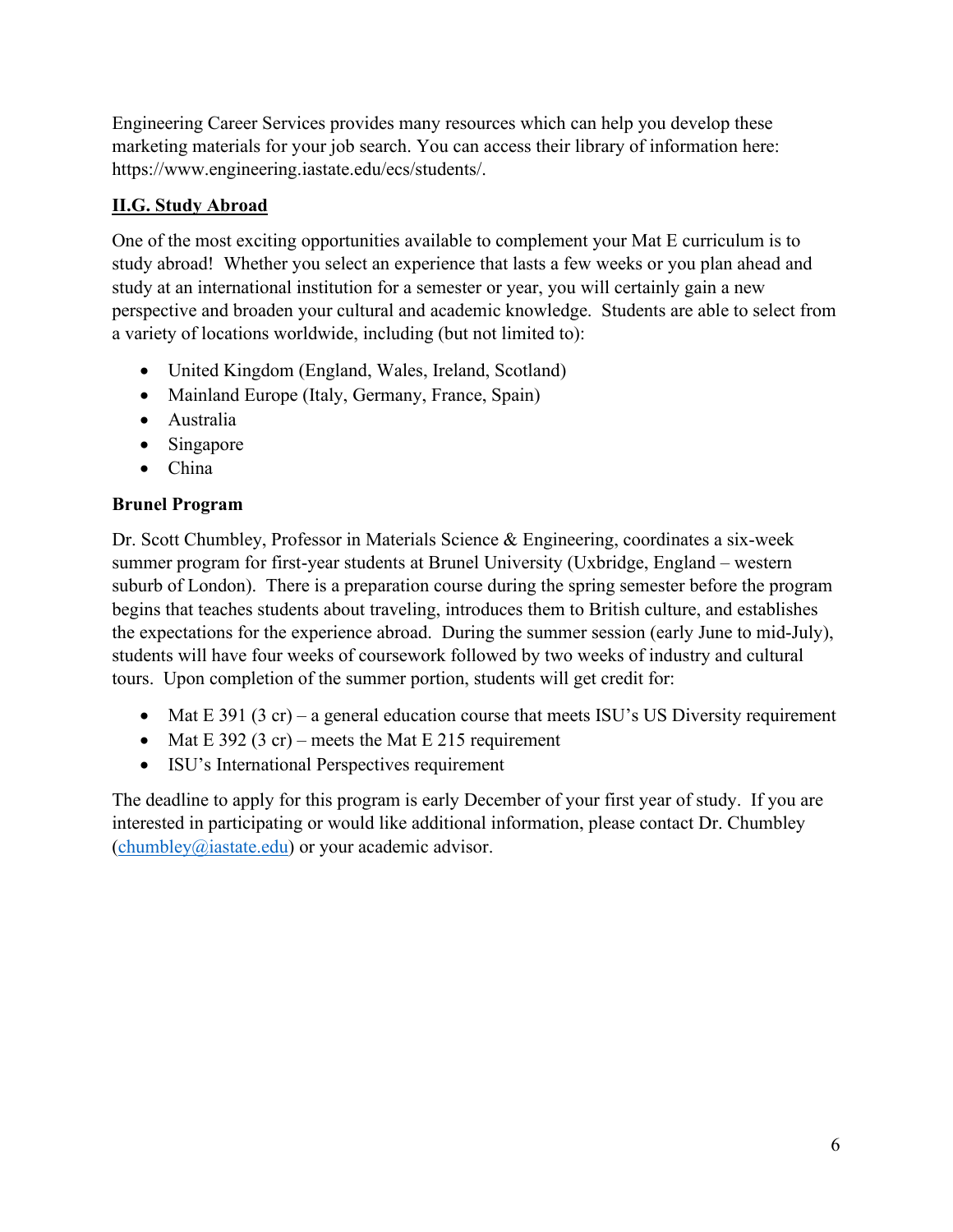## III. ACADEMIC MATTERS

The MSE Department offers an undergraduate curriculum that leads to a Bachelor of Science degree in Materials Engineering. The four-year curriculum sheet (found in Appendix B) offers a general template for academic planning. To create your own individual plan, taking into account your unique interests and goals, please consult your academic advisor.

### **III.A. Academic Progress**

There are a number of resources available to help you track progress toward your degree:

- **Degree Audit** document available through the "Student" tab on AccessPlus, which provides a list of degree requirements and accounts for the courses you have taken or are currently taking, as well as the transfer credits you may have brought in to ISU.
- **Curriculum Sheet** visual way to show a typical progression of coursework (see Appendix B). You can follow the curriculum of your entry term or a more recent year.
- **Midterm grades** posted on AccessPlus ("Grade Report" link) at the mid-point of each semester as a way for faculty to alert you if your current grade is a C- or below
- **Grade Report** issued via AccessPlus at the end of each semester, noting the courses you completed and the grades you earned
- **Academic Advisor**

#### **III.B. Pre-requisite Enforcement**

When planning your course progression, please pay special attention to listed pre-requisites and co-requisites. If a course has a required pre-requisite, you must have completed the pre-requisite with a passing grade prior to taking the class. In some cases, there is a grade requirement attached to the pre-requisite. For example, you must earn a grade of C- or better in Math 165 (Calc I) to be eligible to move on to take Math 166 (Calc II). If a course lists a co-requisite, then you must have credit or concurrent enrollment in the co-requisite course while you are taking the class.

Pre-requisites and co-requisites are strictly enforced in the Materials Science & Engineering Department. In the case that a student does not meet the pre-requisite requirements for a course, the department will inform the student via email that they must either drop the course or provide evidence of equivalent preparation to be reviewed by the department. After such notification, the student has 3 business days to either drop the course or initiate a review of their equivalent preparation. Students can learn more about the pre-requisite waiver process through their academic advisor. If a student neither drops the course nor initiates a review of equivalent preparation, the department or instructor may initiate an administrative drop to remove the student from the course. Students whose request to waive the prerequisite is denied will be administratively dropped from the course. Course prerequisites are listed in the Schedule of Classes as well as in the Courses and Programs section of the ISU Catalog.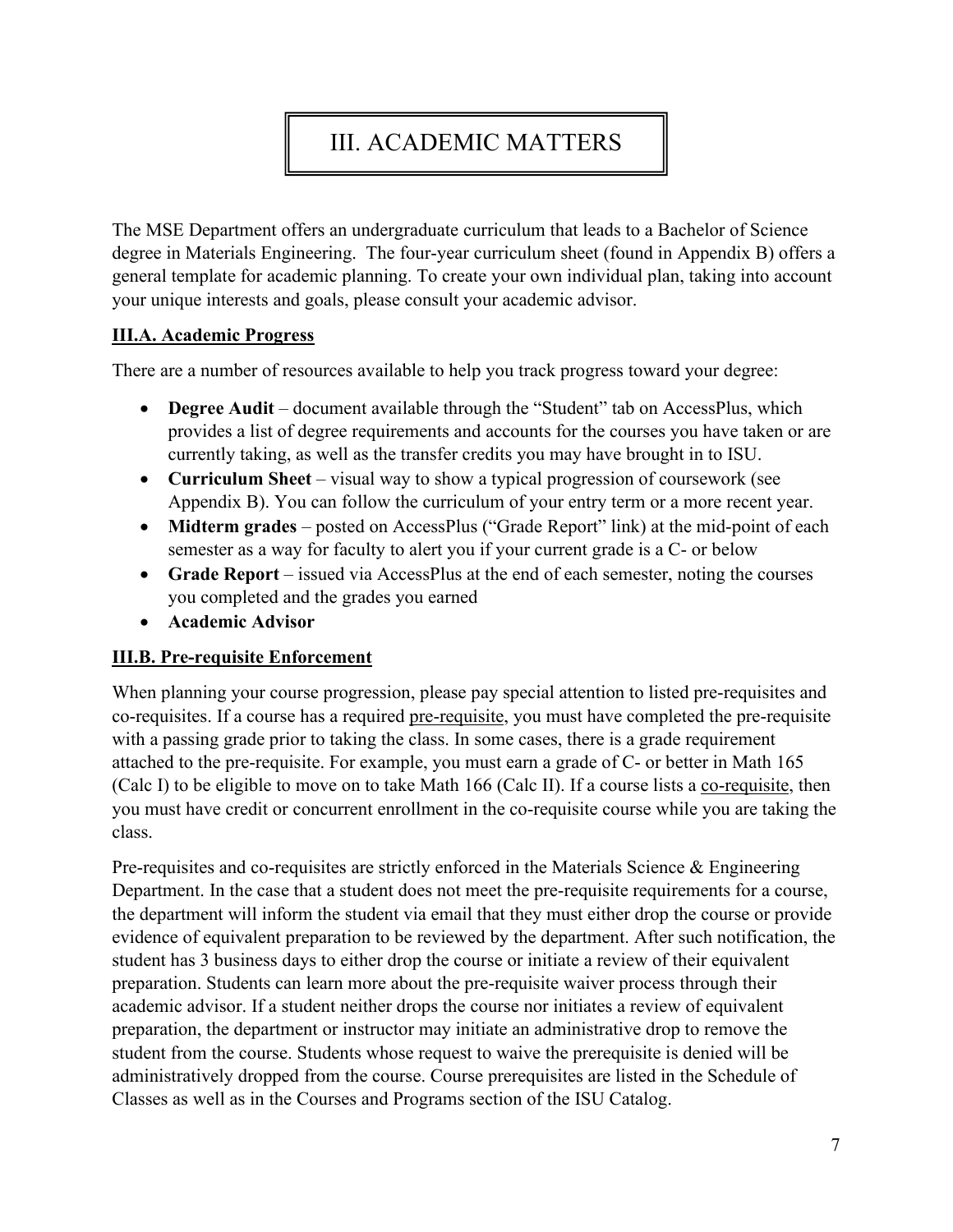## **III.C. Program Objectives and Outcomes**

The Materials Engineering curriculum has been designed to provide you with experiences to develop necessary knowledge and skills, and it follows the accreditation policies of our accrediting body, ABET.

## **Program Educational Objectives**

Within the scope of the MSE mission, the objectives of the Materials Engineering Program are to produce graduates who

- A. practice materials engineering in a broad range of industries including materials production, semiconductors, medical/environmental, consumer products, and transportation products.
- B. engage in advanced study in materials and related or complementary fields.

## **Student Educational Outcomes**

Graduates in materials engineering will have demonstrated the following at the time of graduation:

- 1. An ability to identify, formulate, and solve complex engineering problems by applying principles of engineering, science, and mathematics
- 2. An ability to apply engineering design to produce solutions that meet specified needs with consideration of public health, safety, and welfare, as well as global, cultural, social, environmental, and economic factors
- 3. An ability to communicate effectively with a range of audiences
- 4. An ability to recognize ethical and professional responsibilities in engineering situations and make informed judgements, which much consider the impact of engineering solutions in global, economic, environmental, and societal contexts
- 5. An ability to function effectively on a team whose members together provide leadership, create a collaborative and inclusive environment, establish goals, plan tasks, and meet objectives
- 6. An ability to develop and conduct appropriate experimentation, analyze, and interpret data, and use engineering judgement to draw conclusions
- 7. An ability to acquire and apply new knowledge as needed, using appropriate learning strategies

## **III.D. Choosing Area of Specialization**

You must choose one area of specialization from the following types of materials: ceramics, metals, or polymers. You may also elect to use your required Mat E electives (6 cr.) or technical electives (12 cr.) to complete one or two additional specializations. The choice of specialization is typically made at the end of the sophomore year after you have taken the beginning sequence of core courses that cover all material types (Mat E 215, Mat E 216).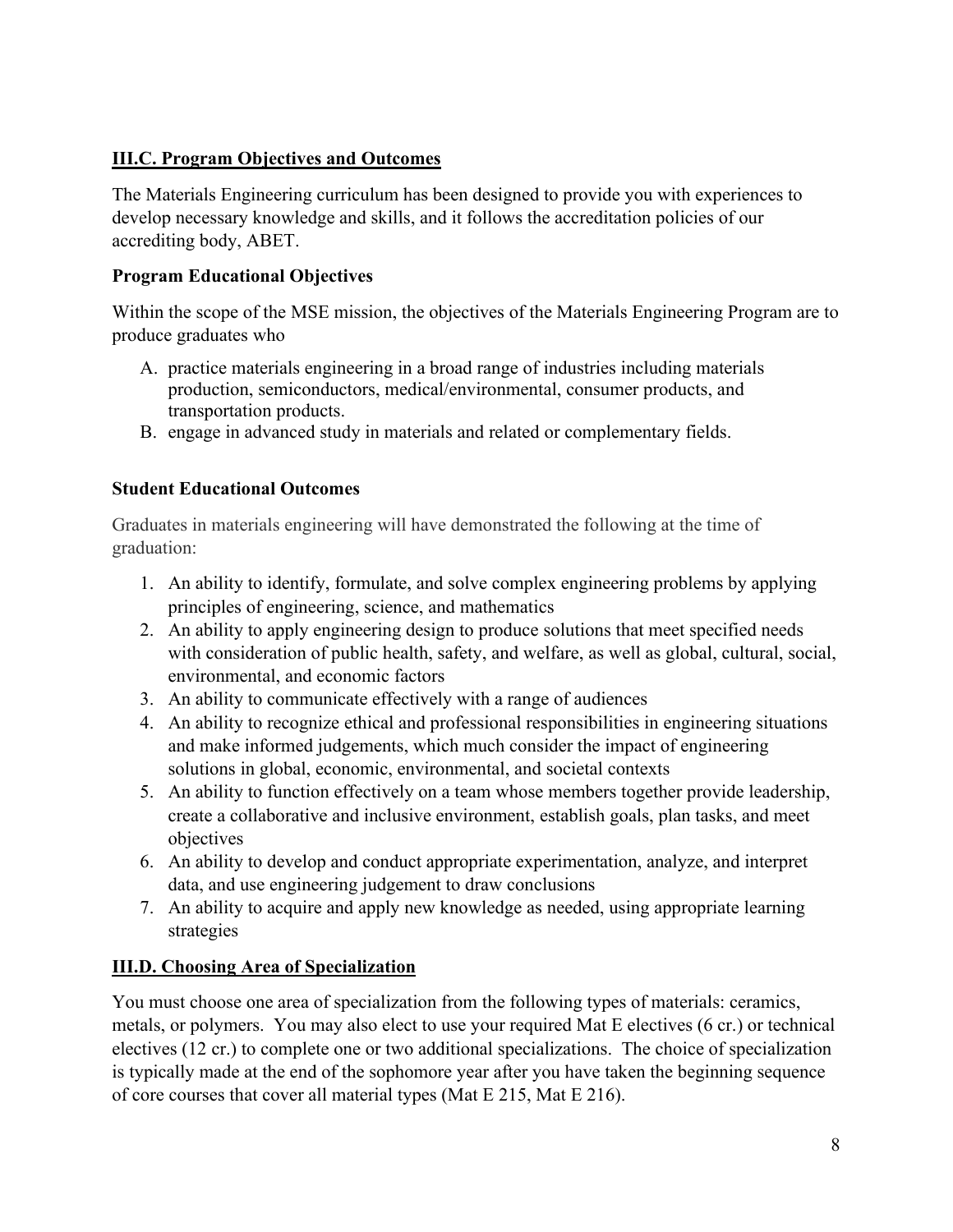#### **III.E. Grade Requirements for Graduation**

In addition to the university rule that you must earn a **minimum cumulative ISU GPA of 2.0**, you also must earn a **minimum average GPA of 2.0** in the following core Mat E courses:

| <b>Mat E</b> 170                                                                     | Mat $E$ 311      | <b>Mat E 413</b> |
|--------------------------------------------------------------------------------------|------------------|------------------|
| Mat $E$ 214                                                                          | <b>Mat E 314</b> | Mat $E$ 414      |
| Mat E 215/215L                                                                       | Mat E 317        | Mat $E$ 418      |
| Mat E 216/216L                                                                       | <b>Mat E 319</b> |                  |
|                                                                                      |                  |                  |
| <i>*Plus</i> your four specialization courses (12 credits from your official area of |                  |                  |
| specialization).                                                                     |                  |                  |

### **III.F. Communication Requirement**

The MSE Department requires you to earn a grade of C or better in Engl 150 and 250 and one of the following courses: Engl 302, 309, or 314.

#### **III.G. Departmentally Approved Electives**

The Mat E degree program requires 12 credits of General Education electives and 3 credits of Technical Writing:

- **Gen Ed** (3 cr) following criteria found in Appendix C.1
- **Gen Ed** (3 cr) following criteria found in Appendix C.1
- **International Perspectives Requirement** (3 cr) select from approved list found at: <http://www.registrar.iastate.edu/students/div-ip-guide/IntlPerspectives-current>
- **U.S. Diversity Requirement** (3 cr) select from approved list found at: <http://www.registrar.iastate.edu/students/div-ip-guide/usdiversity-courses>
- **Technical Communication Requirement** (3 cr) select one of the following courses:
	- o Engl 314 Technical Communication
	- o Engl 302 Business Communication
	- o Engl 309 Report and Proposal Writing

Additionally, students are able to tailor their curriculum to their individual interests through required technical electives. Students must take 6 credits of Mat E electives and 12 credits of technical electives (criteria found in Appendix C.2) from the approved departmental list.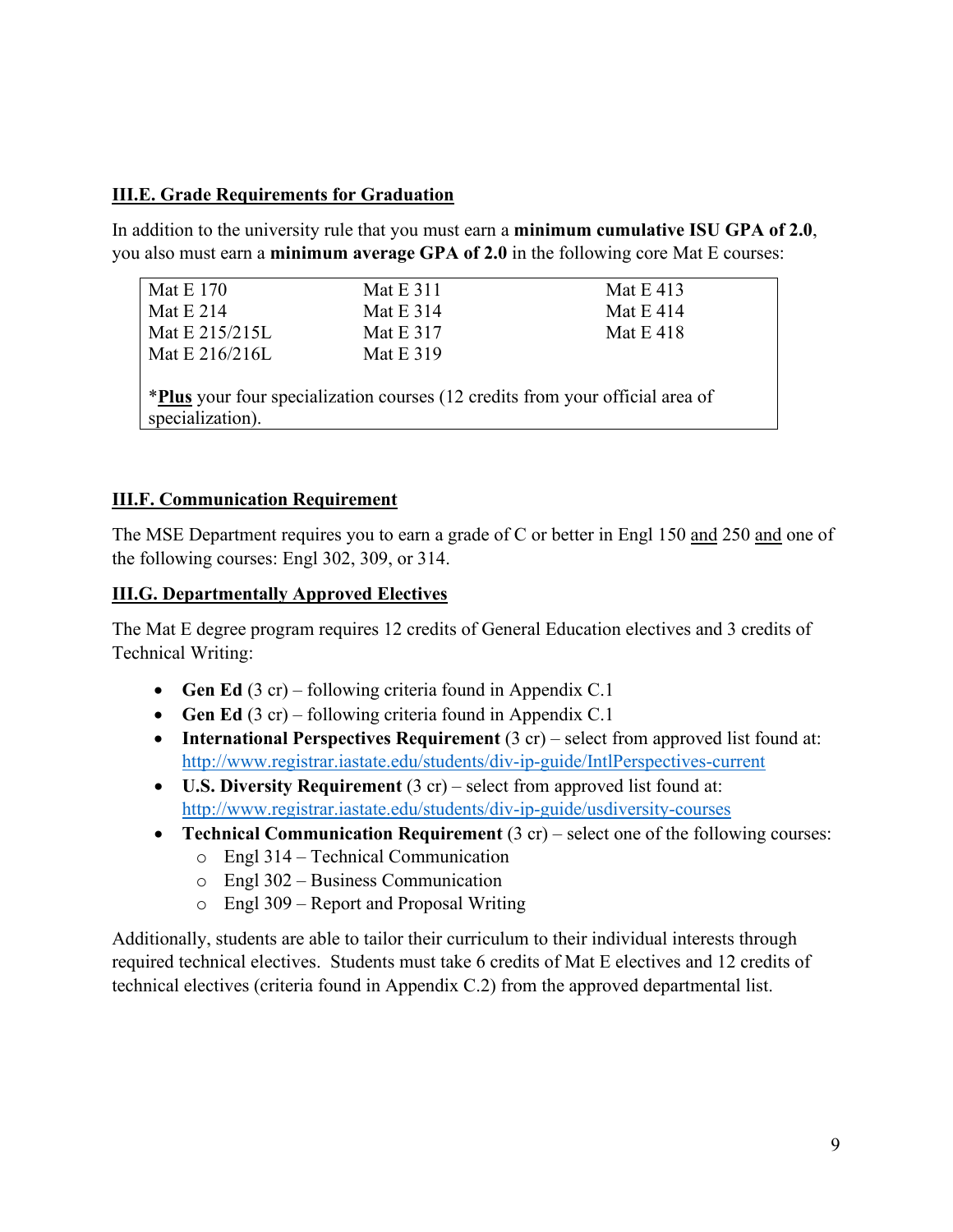**Mat E Electives (must take a minimum of 6 credits)** – 300+ level course in Mat E or MSE, with the following exceptions:

- Students cannot use Mat E 391, Mat E 392, or a course in their declared specialization
- Students cannot use Mat E 490, MSE 590, or MSE 699 without prior approval from the MSE Curriculum Committee before the course is taken. Please see your academic advisor for more information.

**Technical Electives (must take a minimum of 12 credits) – 300+ level course in STEM fields**, with the following exceptions:

Students **cannot** take any of the following to meet the technical elective requirement

- Courses in the 490s/499s/590s in any department without prior approval from the MSE Curriculum Committee before the course is taken. Please see your academic advisor for more information.
- Biol 307 (cross-listed with W S)
- Mat E 391, Mat E 392
- M E 484/584
- Stat  $305$

#### **III.H. Course Substitution Policies**

| Credit deficiency in           | Courses which may be used to fill credit deficiency                                                                                                                                                |
|--------------------------------|----------------------------------------------------------------------------------------------------------------------------------------------------------------------------------------------------|
| 100- level math & science      | 100+ level STEM courses                                                                                                                                                                            |
| course                         | However, it may <b>not</b> be a course remedial to the Mat E<br>undergraduate program (i.e. Math lower than 165, Chem<br>lower than 177, Phys lower than 221, lower level Stat,<br>Com S 103, etc) |
| 200- level math & science      | $\leq$ 3 credits total deficiency across degree program:                                                                                                                                           |
| course                         | 200+ level STEM courses                                                                                                                                                                            |
|                                | However, it may <b>not</b> be a course remedial to the Mat E                                                                                                                                       |
|                                | undergraduate program ( <i>i.e.</i> Phys lower than 221, lower                                                                                                                                     |
|                                | level Stat)                                                                                                                                                                                        |
|                                | Beyond 3 credits total deficiency across degree<br>program:                                                                                                                                        |
|                                | 200+ level courses in Math or Science                                                                                                                                                              |
|                                | May not use Engineering courses                                                                                                                                                                    |
| 200- level engineering course  | 200+ level STEM courses                                                                                                                                                                            |
| 300- or 400- level STEM course | 300- or 400- level STEM courses                                                                                                                                                                    |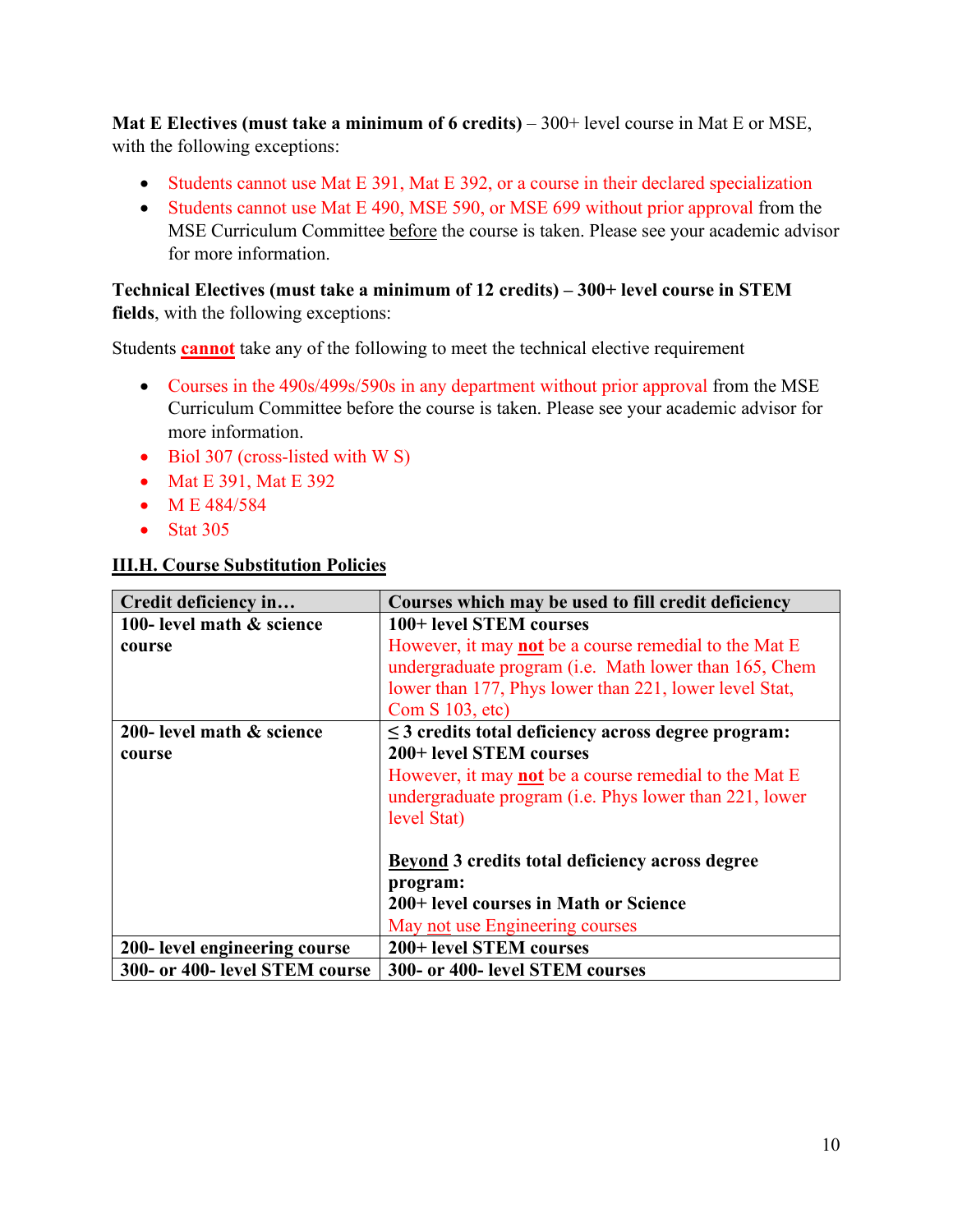#### **(EM 274 + EM 324) requirement changed to Mat E 319**

- $\triangleright$  Applies to students on active catalogs through 2017. Students on the 2018 catalog (or more recent) should take Mat E 319.
- $\triangleright$  Students must choose one of the following ways to meet the degree requirements:
	- **EM 274 (3 cr) + EM 324 (3 cr)**
	- **Mat E 319 (3 cr) + technical elective (3 cr)**
	- **Important note: Only one of Mat E 319 or (EM 274 + EM 324) may be used toward graduation requirements.**

### **III.I. Pass/ Not Pass Grading**

Students may take up to six credits of general education on a pass/not pass basis, meaning that only a P (pass – earned grade of D- or better) or NP (not pass – earned grade of F) will be recorded as their final grade in the course. However, those courses meeting U.S. Diversity and International Perspectives requirements may NOT be taken P/NP. The purpose of P/NP grading is to encourage students to take more challenging courses than their usual program of study requires. You may not be on academic probation to take a course P/NP. If interested, students should discuss this option with their advisor.

#### **III.J. Scholarships**

The Department maintains an outstanding scholarship program for its undergraduate students. Also, many general scholarships open to students in all disciplines of the College of Engineering are available to students in our department. In recent years, Mat E students have received scholarships ranging from \$250-\$7500.

To apply for any of the scholarships offered by the MSE Department or the College of Engineering, a student **MUST** complete the College of Engineering scholarship application, which is available online [\(http://www.engineering.iastate.edu/scholarships/current-students/\)](http://www.engineering.iastate.edu/scholarships/current-students/). **The deadline to submit scholarship applications is around February 1st each year.**

## **III.K. Student Organizations**

One of the best ways to get engaged in materials engineering is to become an active member of one or more of MSE's outstanding student organizations. You will get to know your peers, network with faculty and industry professionals, and have the chance to develop your leadership skills. A list of current student officers can be found in Appendix D.

**Material Advantage (MA)** – an award-winning student chapter of four professional Materials Science & Engineering societies: American Society of Materials (ASM), The Materials Society (TMS), The American Ceramic Society (ACerS), and The Association for Iron & Steel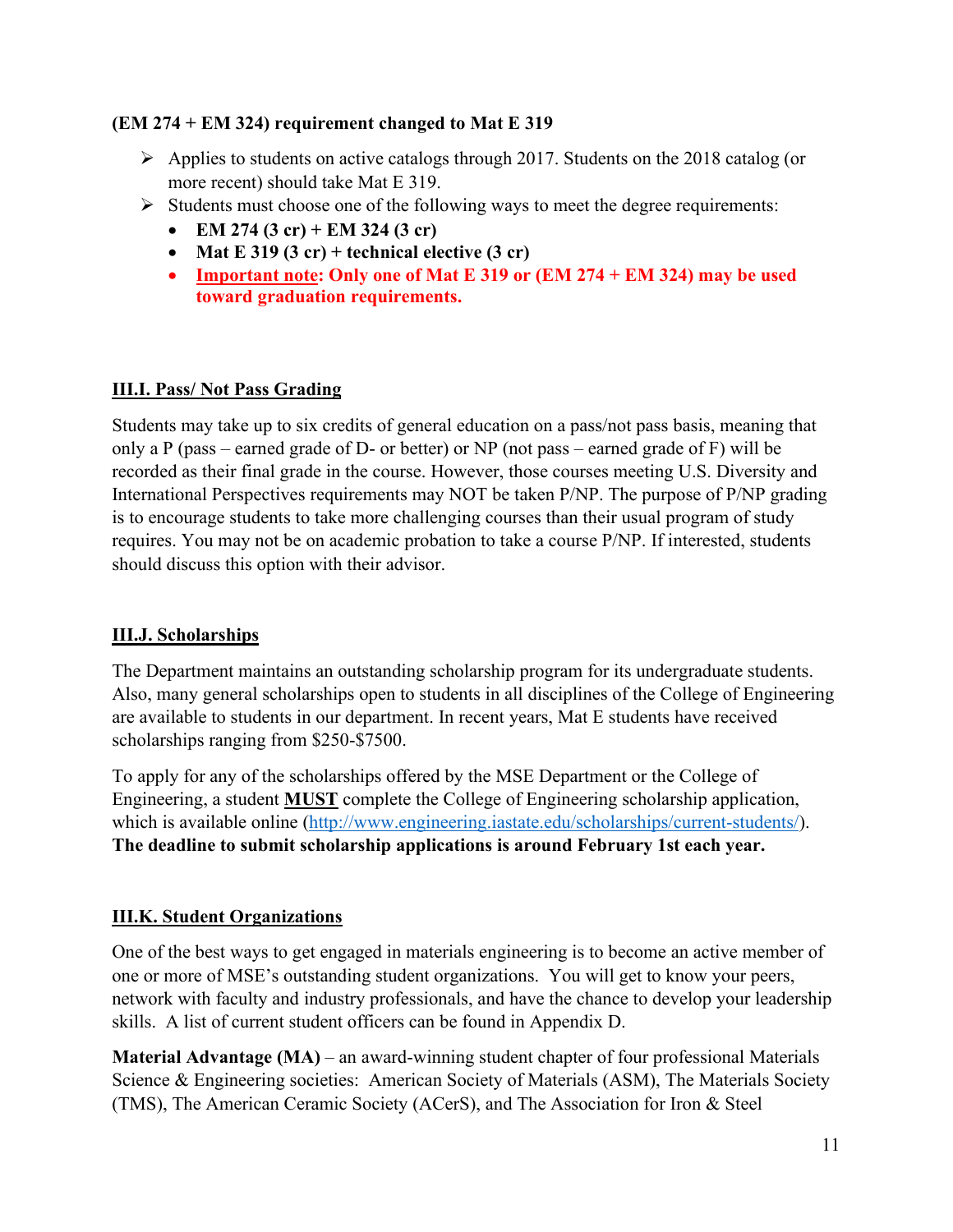Technology (AIST). Students are actively involved in K-12 outreach, community service, professional development, and networking with research and industry experts. For additional information, visit<http://materialadvantage.org/> or contact a member of the current student executive board (Appendix D).

**Gaffer's Guild** – an artistic glass blowing club with membership open to all ISU students and members of the Ames community. The group provides training to members each semester, but participation is limited depending on availability of instructors and studio time. For additional information, visit<http://gaffer.stuorg.iastate.edu/> or contact a member of the current student executive board.

**Metallurgica** - an organization for students interested in the science and engineering of metals. It seeks to provide practical and hands-on opportunities for students, including competitions sponsored by the professional societies, tours of various facilities, and other experiences provided through university connections. It is a new organization, and in its inaugural year, students competed in the TMS "Blade smithing" competition and are currently working towards competing in a metallographic competition as well. New opportunities abound!

**Recyclables for Music (REFORM)** - an organization focused on innovation and sustainability through the lens of recycling waste plastics into 3D printing filament for creating musical instruments. REFORM currently has lab space in Hoover Hall that houses unique machinery for processing plastic, such as grinders, extruders, and 3D printers. Additionally, the lab contains a collection infrastructure for obtaining raw materials. REFORM is a relatively new organization, so any member can take ownership of the projects that they work on, experience a fun-loving team with far-reaching goals, and really make an impact on the direction of the organization as a whole! For more information, contact a member of our current student executive board (Appendix D).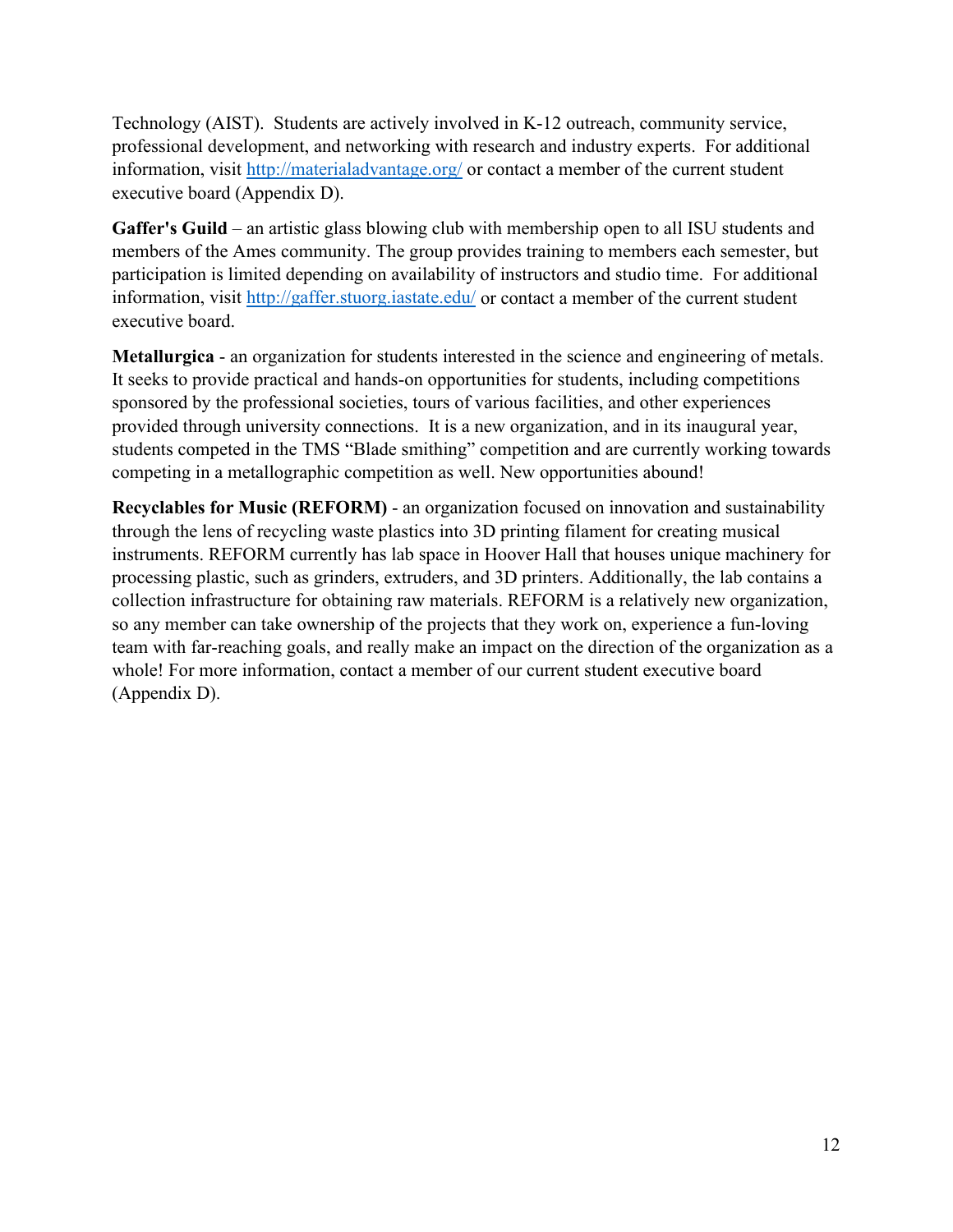## **III.L. Concurrent BS/MS Program Application Guidelines**

## *Overview*

The following information provides details of the MSE Department's concurrent BS/MS or BS/MEng program and requirements. This information is also available on the MSE website at [http://www.mse.iastate.edu/students/concurrent/.](http://www.mse.iastate.edu/students/concurrent/)

The Department of Materials Science and Engineering can admit qualified seniors into the program for "Concurrent Enrollment for Graduate/Undergraduate Degrees." A student in this program pursues a graduate MS or MEng degree while simultaneously completing his/her undergraduate BS degree. After successfully completing the requirements for the BS and graduate degree, the student will receive both degrees at graduation – usually, but not always, on the same graduation date.

Students seeking admission to this program will typically apply during their junior year of undergraduate education or within one year before the expected semester of BS graduation. Students are encouraged to discuss the matter with their academic advisor, potential major professor, Director of Graduate Education (DOGE), or MSE Graduate Program Coordinator. An information packet is also available from the MSE Graduate Coordinator or MSE Undergraduate Academic Advisors in the main MSE Office, 2240 Hoover Hall.

## *Qualifications:*

- Must meet the departmental minimum standards for graduate admission: o Minimum cumulative GPA of 3.0
- Minimum of 90 credits in B.S. degree requirements completed by the time of concurrent enrollment.
- For BS/MS Program: MSE faculty member must be identified to serve as major professor. (This is not needed for the BS/MEng Program, as the DOGE will serve as the graduate mentor.)

## *For information on the necessary forms and information needed to complete an application, please visit:* <https://www.grad-college.iastate.edu/academics/programs/apresults.php?id=75>

## *Coursework*

Students may double-count up to six credits between their B.S. and graduate degree requirements. However, courses may be used in this manner only when they are taken after the date the student officially begins the concurrent undergraduate/graduate program.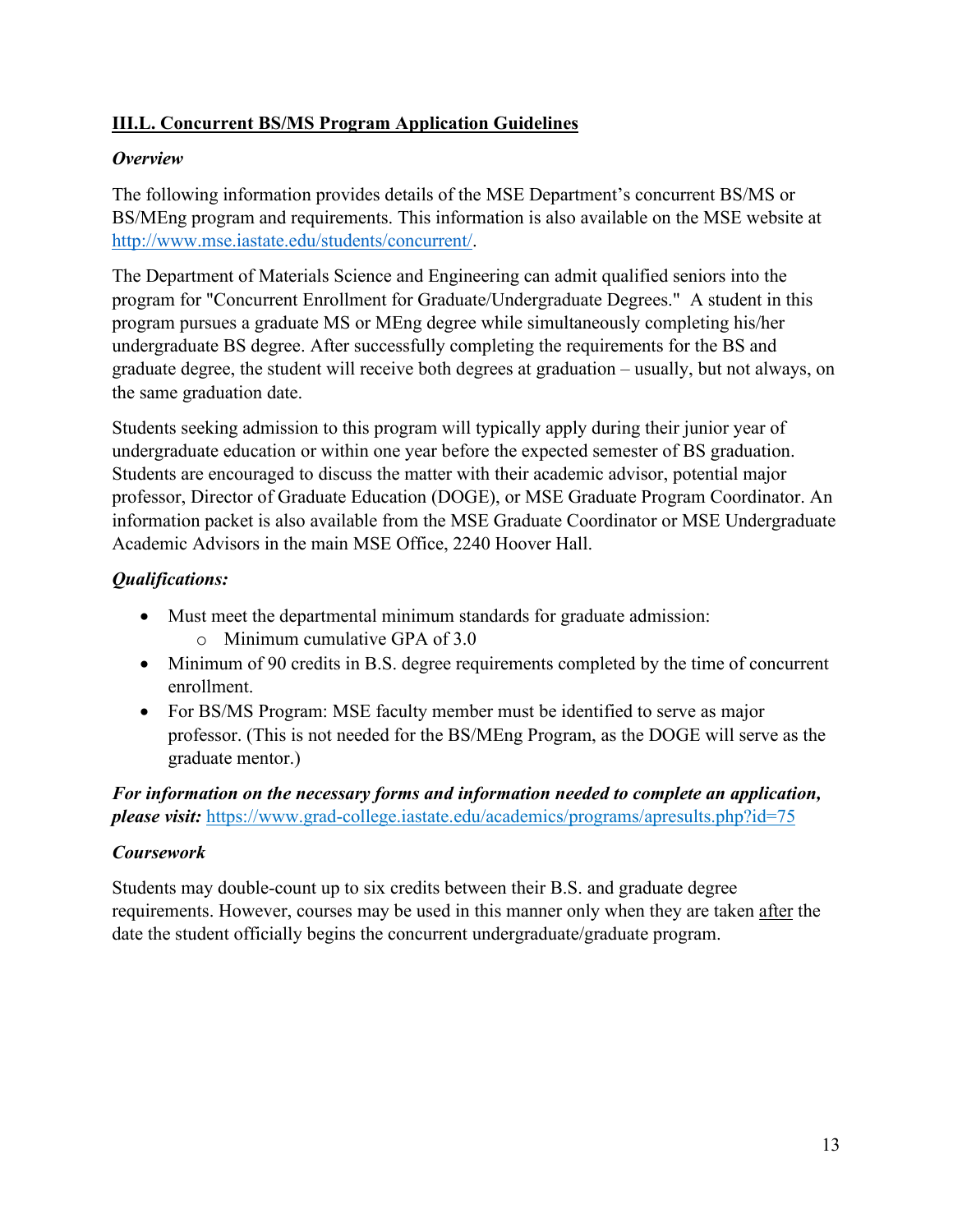## IV. CONCLUSION

We hope that the information presented in this handbook has helped to answer some of your questions as you begin your academic career in the department. We wish you great success in all of your activities while you are at Iowa State University and after you depart. We are here to help you achieve success in any way we can, so please do not hesitate to ask for assistance.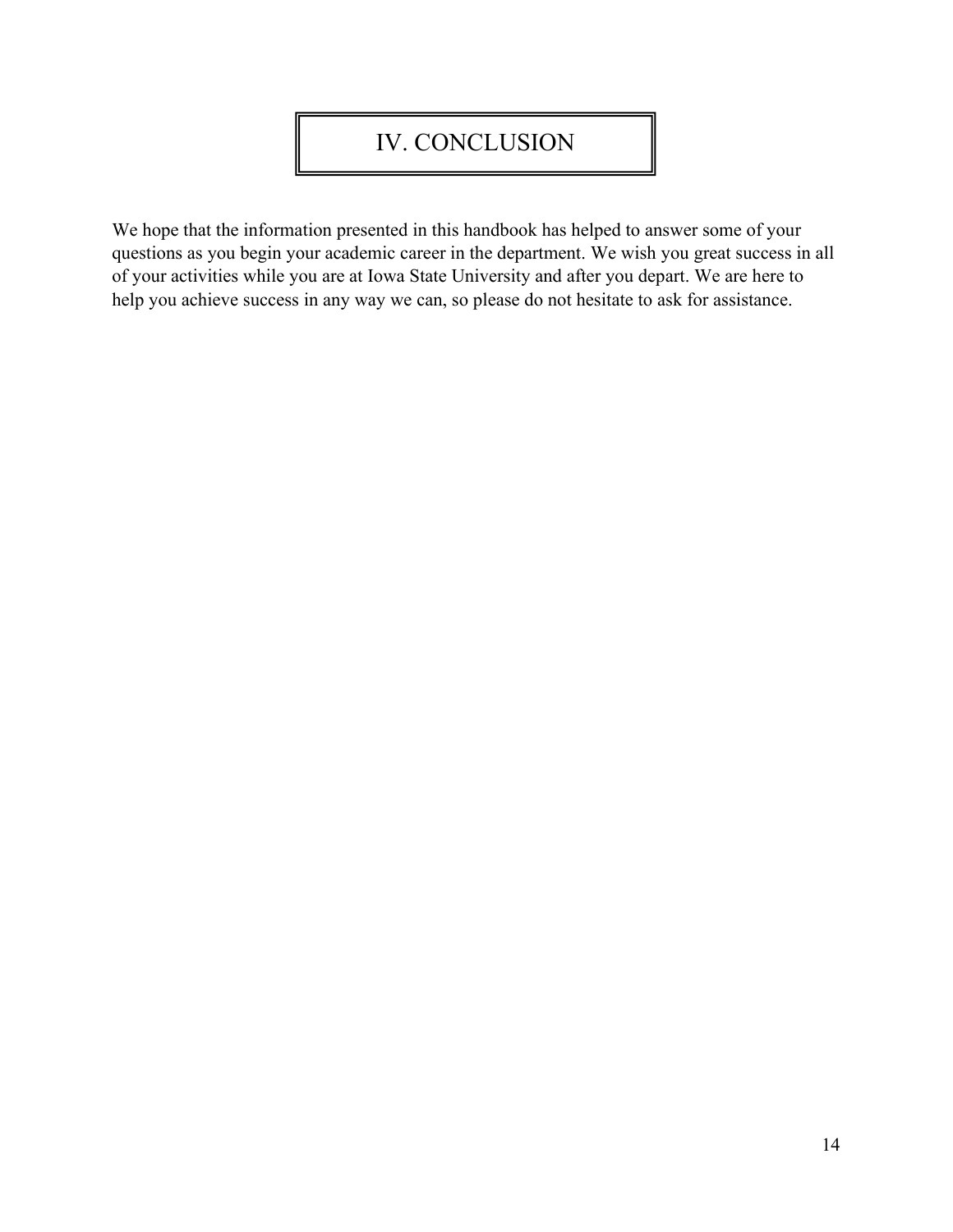# UNDERGRADUATE ACADEMIC ADVISORS

| <b>NAME</b>              | <b>OFFICE</b> | <b>PHONE</b> | <b>EMAIL</b>                |
|--------------------------|---------------|--------------|-----------------------------|
| <b>Holly Dunlay-Lott</b> | 2240D Hoover  | 515-294-5713 | hollyd $\omega$ iastate.edu |
| Andrea Klocke            | 2240K Hoover  | 515-294-0891 | aklocke@iastate.edu         |

HONORS PROGRAM FACULTY ADVISOR

| <b>NAME</b>           | <b>OFFICE</b>                  | <b>PHONE</b> | <b>EMAIL</b>         |
|-----------------------|--------------------------------|--------------|----------------------|
| <b>Scott Chumbley</b> | 2220BN Hoover                  | 515-294-1435 | chumbley@iastate.edu |
|                       | UNDERGRADUATE CURRICULUM CHAIR |              |                      |
| <b>NAME</b>           | <b>OFFICE</b>                  | <b>PHONE</b> | <b>EMAIL</b>         |
| Dr. Pete Collins      | 2220AD Hoover                  | 515-294-5127 | pcollins@iastate.edu |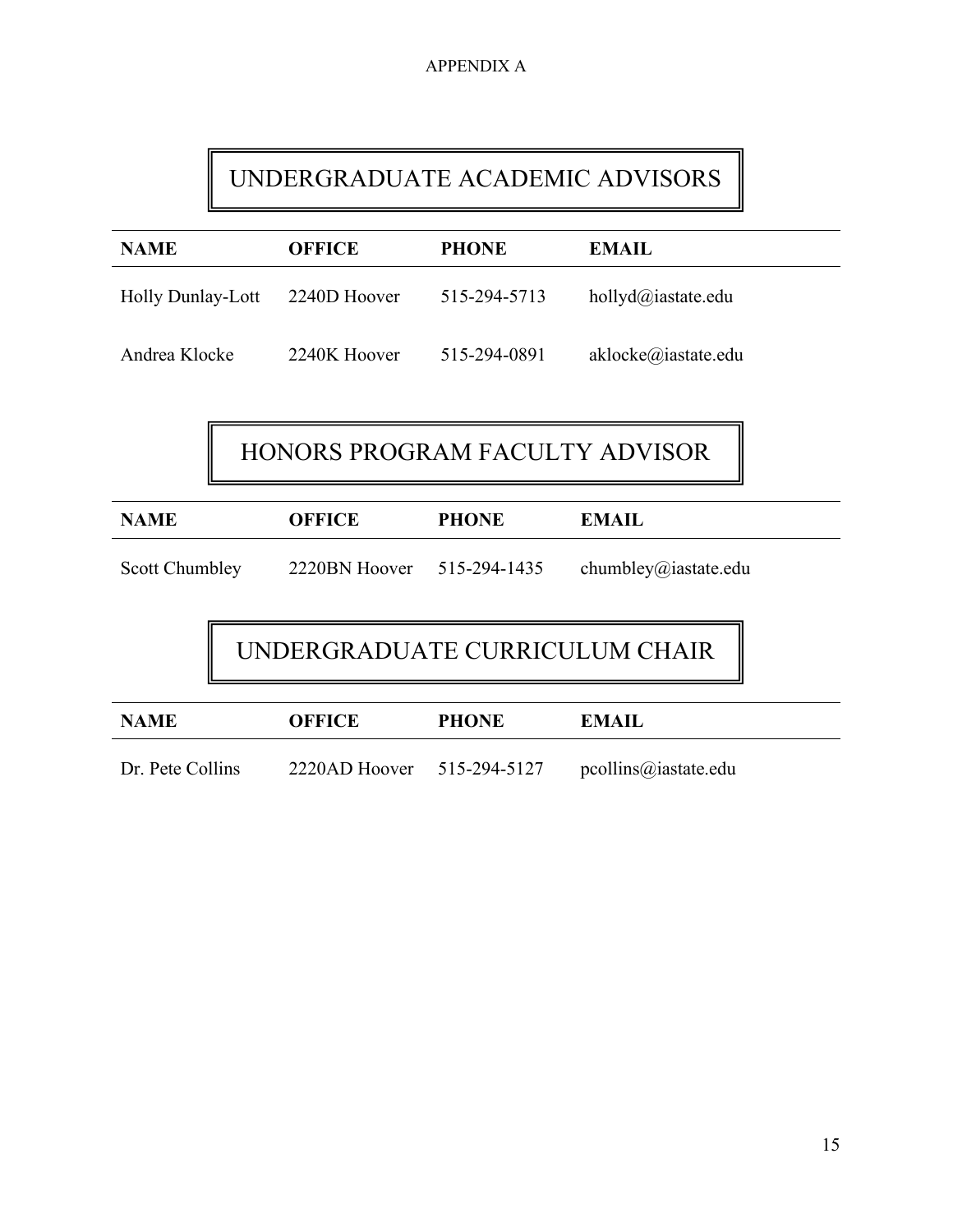APPENDIX B

## MAT E DEGREE: 4-YEAR PLAN

(For curriculum sheets based on previous catalogs – see advisors)

## **Curriculum in Materials Engineering**

#### 2022 Catalog

|                                 |                  |            | Total credits required: 128                                                                                    |                  |            |
|---------------------------------|------------------|------------|----------------------------------------------------------------------------------------------------------------|------------------|------------|
|                                 |                  |            | <b>Freshman Year</b>                                                                                           |                  |            |
| Semester 1                      | 16 cr            | Year taken | Semester 2                                                                                                     | 17 <sub>cr</sub> | Year taken |
| <b>Math 165</b>                 | 4 cr             |            | <b>Math 166</b>                                                                                                | 4 cr             |            |
| <b>Chem 177</b>                 | 4 cr             |            | Chem 178                                                                                                       | 3 cr             |            |
| Chem 177L                       | 1 <sub>cr</sub>  |            | Chem 178L                                                                                                      | 1 cr             |            |
| English 150                     | 3 cr             |            | Mat E 170 (S)                                                                                                  | 3 cr             |            |
| <b>Engr 101</b>                 | R cr             |            | English 250                                                                                                    | 3 cr             |            |
| <b>Engr 160</b>                 | 3 cr             |            | Gen Ed: will be a series of the series of the series of the series of the series of the series of the series o | 3 cr             |            |
| Lib 160                         | 1 <sub>cr</sub>  |            |                                                                                                                |                  |            |
|                                 |                  |            | <b>Sophomore Year</b>                                                                                          |                  |            |
| Semester 3                      | 16 cr            | Year taken | Semester 4                                                                                                     | 16 cr            | Year taken |
| <b>Math 265</b>                 | 4 cr             |            | Mat E 301 (S)                                                                                                  | R cr             |            |
| Mat E 215 (F,S)                 | 3 cr             |            | Math 267                                                                                                       | 4 cr             |            |
| Mat E 215L (F,S)                | 1 <sub>cr</sub>  |            | Mat E 214 (F,S)                                                                                                | 3 cr             |            |
| <b>Phys 231</b>                 | 4 cr             |            | Mat E 216 (F,S)                                                                                                | 3 cr             |            |
| Phys 231L                       | 1 <sub>cr</sub>  |            | Mat E 216L (F,S)                                                                                               | 1cr              |            |
| Gen Ed:                         | 3 cr             |            | <b>Phys 232</b>                                                                                                | 4 cr             |            |
| (U.S. Diversity)                |                  |            | Phys 232L                                                                                                      | 1 cr             |            |
|                                 |                  |            | <b>Junior Year</b>                                                                                             |                  |            |
| Semester 5                      | 15 cr            | Year taken | Semester 6                                                                                                     | 15 <sub>cr</sub> | Year taken |
| Mat E 311 (F)                   | 3 cr             |            | Mat E 314 (S)                                                                                                  | 3 cr             |            |
| Mat E 317 (F)                   | 3 cr             |            | Mat E 319 (S)                                                                                                  | 3 cr             |            |
| Specialization: _____________   | 3 cr             |            | Specialization: __________                                                                                     | 3 cr             |            |
| Mat E elec.: ________________   | 3 cr             |            | Tech. elec.: _______________                                                                                   | 3 cr             |            |
| <b>Stat 305</b>                 | 3 cr             |            | Gen Ed: _____________________                                                                                  | 3 cr             |            |
|                                 |                  |            | (International Perspectives)                                                                                   |                  |            |
|                                 |                  |            | <b>Senior Year</b>                                                                                             |                  |            |
| Semester 7                      | 15 <sub>cr</sub> | Year taken | Semester 8                                                                                                     | 18 <sub>cr</sub> | Year taken |
| Mat E 413 (F,S)                 | 3 cr             |            | Mat E 414 (F,S)                                                                                                | 3 cr             |            |
| Mat E 418 (F,S)                 | 3 cr             |            | Specialization: __________                                                                                     | 3 cr             |            |
| Specialization: ______________  | 3 cr             |            | Mat E elec.: _____________                                                                                     | 3 cr             |            |
| Tech. elec.: __________________ | 3 cr             |            | Tech elec.: _______________                                                                                    | 3 cr             |            |
| Tech. Writing*: __________      | 3 cr             |            | Tech elec.: _______________                                                                                    | 3 cr             |            |
|                                 |                  |            | Gen Ed:                                                                                                        | 3 cr             |            |

#### **Specialization Course Sequences**

|                                                                   | ( <i>Note</i> : $F =$ offered Fall only, $S =$ offered S only) |                 |  |
|-------------------------------------------------------------------|----------------------------------------------------------------|-----------------|--|
| <b>Ceramics</b>                                                   | <b>Metals</b>                                                  | <b>Polymers</b> |  |
| Mat E 321 (F)                                                     | Mat E 341 (F)                                                  | Mat E 351 (F)   |  |
| Mat E 322 (S)                                                     | Mat E 342 (S)                                                  | Mat E 350 (S)   |  |
| Mat E 425 (F)                                                     | Mat E 443 (F)                                                  | Mat E 453 (F)   |  |
| Mat E 433 (S)                                                     | Mat E 444 (S)                                                  | Mat E 454 (S)   |  |
| sees and of the following courses. Fuel 314, Fuel 303, or Fuel 30 |                                                                |                 |  |

\*Choose one of the following courses: Engl 314, Engl 302, or Engl 309.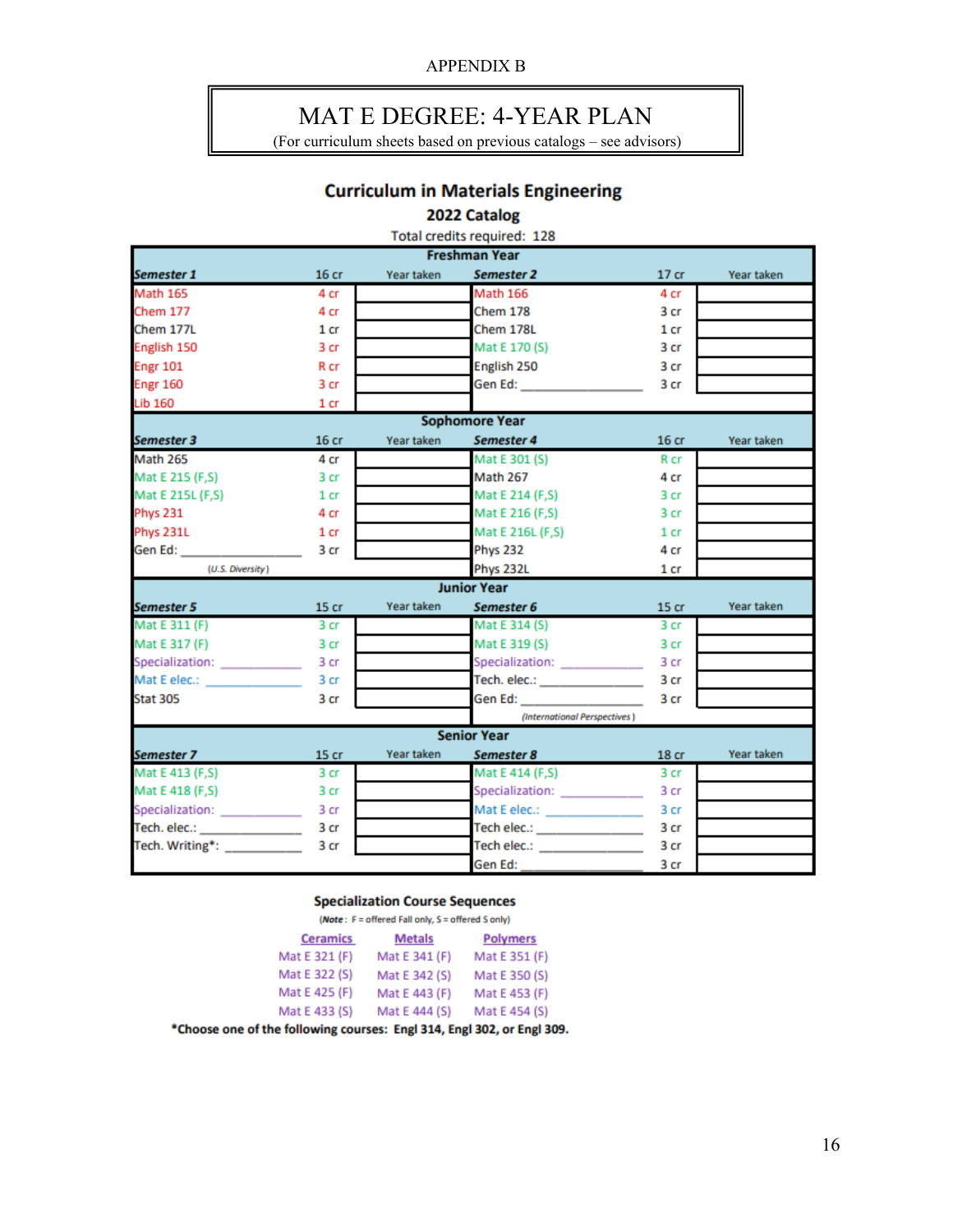# GENERAL EDUCATION (GEN ED) ELECTIVES ACCEPTABLE FOR MATERIALS ENGINEERING CURRICULUM

Materials engineering students are encouraged to select Gen Ed courses that broaden their academic program. Courses in the social sciences (sociology, anthropology, journalism and mass communication, economics, political science, human development and family studies, psychology) or humanities (architecture, literature, foreign language, philosophy, religion, history) are especially encouraged.

All materials engineering majors must take 12 credits of Gen Ed courses. The university requirements for U.S. Diversity and International Perspectives must be met, and can be met through the courses selected in the Gen Ed requirement.

Any university course may be taken to fulfill the Gen Ed requirements, as long as it meets the following rules:

- 1. The course may not be remedial courses must be at the 100+ level.
- 2. The course may not be offered in engineering, physics, chemistry, or mathematics.
- 3. You may not use an orientation course from another department (e.g. BUSAD 101).
- 4. The course may not be one that could have counted as a technical elective (e.g. 100- and 200- level Biol courses may be used as a Gen Ed. However, a 300+ level Biol course may not be used as a Gen Ed since it can count as a tech elective)
- 5. You must complete at least 6 credits at the 200-level or higher toward the Gen Ed requirement.
- 6. You may not use more than 9 credits from a single department toward the Gen Ed requirement.
- 7. No "skills" courses may be used. (e.g. Kinesiology courses golf, tennis, etc. or music courses focused on playing an instrument or participating in band, choir, etc.)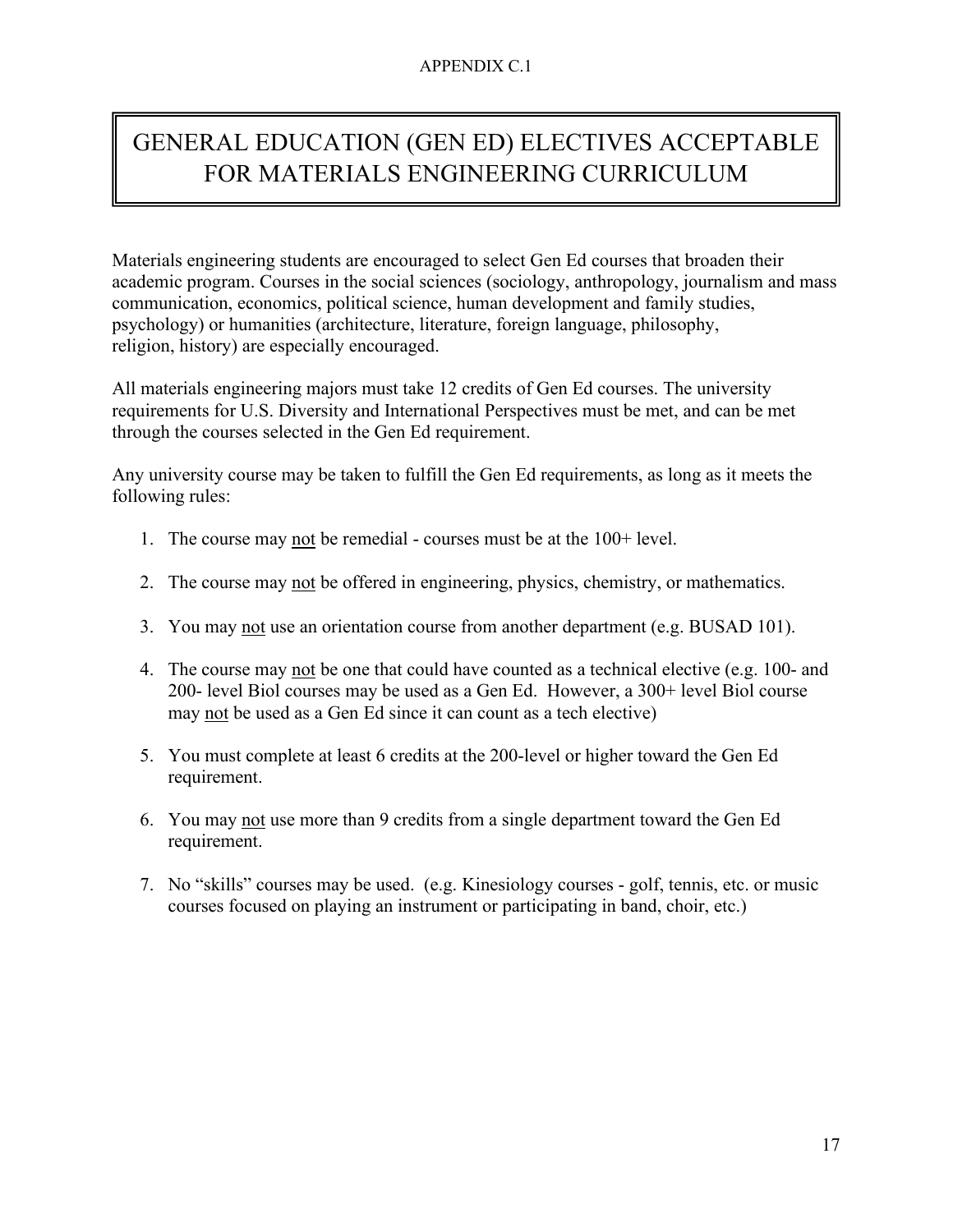| $ACCT - According$                                    | FRNCH - French                               |
|-------------------------------------------------------|----------------------------------------------|
| $ADVRT - \overline{Advertising}$                      | GEOL - Geology (100 or 200 level)            |
| AF AM - African American Studies                      | GER - German                                 |
| AGRON - Agronomy (100 or 200 level)                   | <b>GERON</b> - Gerontology                   |
| AFAS - Air Force Aerospace Studies                    | <b>GLOBE</b> - Global Resource Systems       |
| AM IN - American Indian Studies                       | H S - Health Studies                         |
| ASL - American Sign Language                          | HIST - History                               |
| AN S - Animal Science                                 | HORT - Horticulture                          |
| <b>ANTHR</b> - Anthropology                           | HD FS - Human Development and Family Studies |
| AESHM - Apparel, Events, and Hospitality Management   | HSP M - Hospitality Management               |
| A M D - Apparel, Merchandising and Design             | <b>IND D - Industrial Design</b>             |
| ARABC - Arabic                                        | <b>INTST</b> - International Studies         |
| ARCH - Architecture                                   | JL MC - Journalism and Mass Communication    |
| ART - Art and Design                                  | L A - Landscape Architecture                 |
| <b>ARTED - Art Education</b>                          | LAS - Liberal Arts and Sciences              |
| <b>ARTGR</b> - Graphic Design                         | LATIN - Latin Language                       |
| ART H - Art History                                   | LD ST - Leadership Studies                   |
| <b>ARTIS</b> - Integrated Studio Arts                 | LING - Linguistics                           |
| <b>ARTID</b> - Interior Design                        | MGMT - Management                            |
| ASTRO – Astronomy and Astrophysics (100 or 200 level) | MIS - Management Information Systems         |
| A TR - Athletic Training                              | MKT - Marketing                              |
| BBMB - Biochemistry, Biophysics, and Molecular        | MTEOR - Meteorology (100 or 200 level)       |
| Biology (100 or 200 level)                            |                                              |
| BCBIO - Bioinformatics and Computational Biology (100 | MICRO - Microbiology (100 or 200 level)      |
| or 200 level)                                         |                                              |
| BPM I - Biological/Pre-Medical Illustration           | M S - Military Science                       |
| BIOL - Biology (100 or 200 level) + Biol 307          | MUSIC (see advisor for courses allowed)      |
| CHIN - Chinese                                        | NREM - Natural Resource Ecology and          |
|                                                       | Management                                   |
| CL ST - Classical Studies                             | N S - Naval Science                          |
| <b>CMDIS</b> - Communication Disorders                | PHIL - Philosophy                            |
| <b>COMST</b> - Communication Studies                  | POL S - Political Science                    |
| C R P - Community and Regional Planning               | PORT - Portuguese                            |
| COM S - Computer Science (200 level)                  | PSYCH - Psychology                           |
| C J - Criminal Justice                                | <b>RELIG</b> - Religious Studies             |
| DES - Design                                          | RUS - Russian Language                       |
| DS - Data Science (200 level)                         | SCM - Supply Chain Management                |
| <b>DSN S - Design Studies</b>                         | SOC - Sociology                              |
| ECON - Economics                                      | SPAN - Spanish                               |
| ENGL - English                                        | SP ED - Special Education                    |
| ENSCI - Environmental Science (200 level)             | SP CM - Speech Communication                 |
| <b>ENV S - Environmental Studies</b>                  | THTRE - Theatre                              |
| <b>EVENT</b> - Event Management                       | US LS - U.S. Latino/a Studies Program        |
| FCEDS - Family and Consumer Sciences Education and    | WGS - Women's and Gender Studies             |
| Studies                                               |                                              |
| FIN - Finance                                         | WLC - World Languages and Cultures           |
| FS HN - Food Science and Human Nutrition              | W F S - World Film Studies                   |
| FOR - Forestry (100 or 200 level)                     |                                              |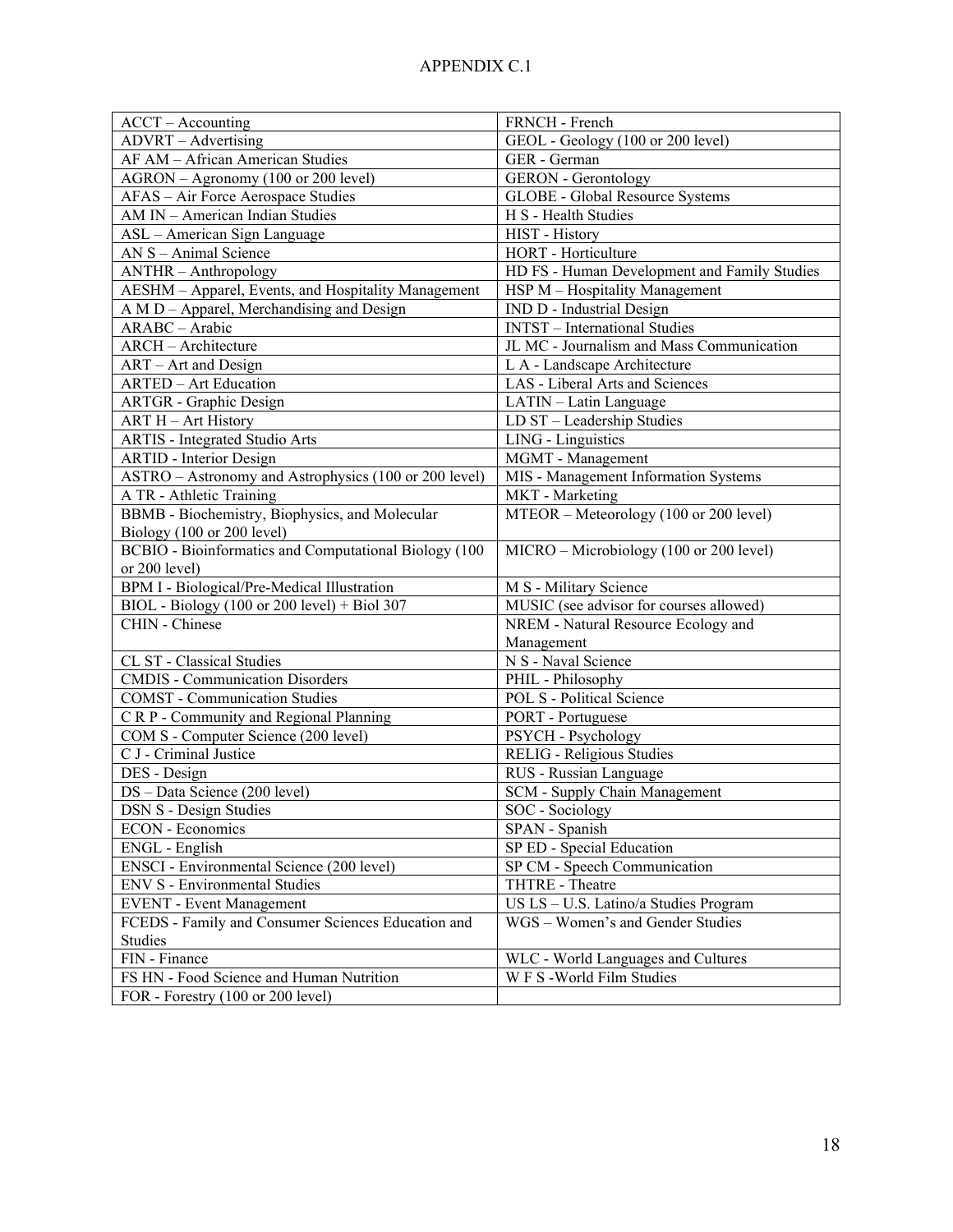#### APPENDIX C.1

#### **Common Gen Ed Courses Taken by Mat E Undergraduates**

*Use this as a starting point, but there are many other options for courses if these do not appeal to you – see rules on page 17-18 for details.*

### **ACCT 284. Financial Accounting**

#### (3-0) Cr. 3. F.S.SS.

Introduction to the basic concepts and procedures of financial accounting from a user perspective. The course examines the accounting cycle, business terminology, basic control procedures, and the preparation and evaluation of financial reports, with an emphasis on financial statement analysis.

#### **AF AM 201. Introduction to African American Studies**

(3-0) Cr. 3. F.S.

An interdisciplinary introduction to the study of African American culture. Includes history, the social sciences, literature, religion, and the arts, as well as conceptual frameworks for investigation and analysis of the African American experience. Meets U.S. Diversity Requirement.

#### **AM IN 210. Introduction to American Indian Studies**

(3-0) Cr. 3. F.S.SS.

Introduction to the multidisciplinary aspects of American Indian Studies. Topics include the relevant events and ideas defining the contemporary American Indian experience, on and off reservation, in the United States. Sovereignty, identity, jurisdiction, taxes, economic development, education, and other issues are addressed. Meets U.S. Diversity Requirement.

#### **ANTHR 201. Introduction to Cultural Anthropology**

(3-0) Cr. 3. F.S.SS.

Comparative study of culture as key to understanding human behaviors in different societies. Using a global, cross-cultural perspective, patterns of family life, economic and political activities, religious beliefs, and the ways in which cultures change are examined. Meets International Perspectives Requirement.

#### **ANTHR 220. Globalization and Sustainability**

(Cross-listed with ENV S, GLOBE, M E, MAT E, SOC, T SC). (3-0) Cr. 3. F.S.

An introduction to understanding the key global issues in sustainability. Focuses on interconnected roles of energy, materials, human resources, economics, and technology in building and maintaining sustainable systems. Applications discussed will include challenges in both the developed and developing world and will examine the role of technology in a resourceconstrained world. Cannot be used for technical elective credit in any engineering department. Meets International Perspectives Requirement.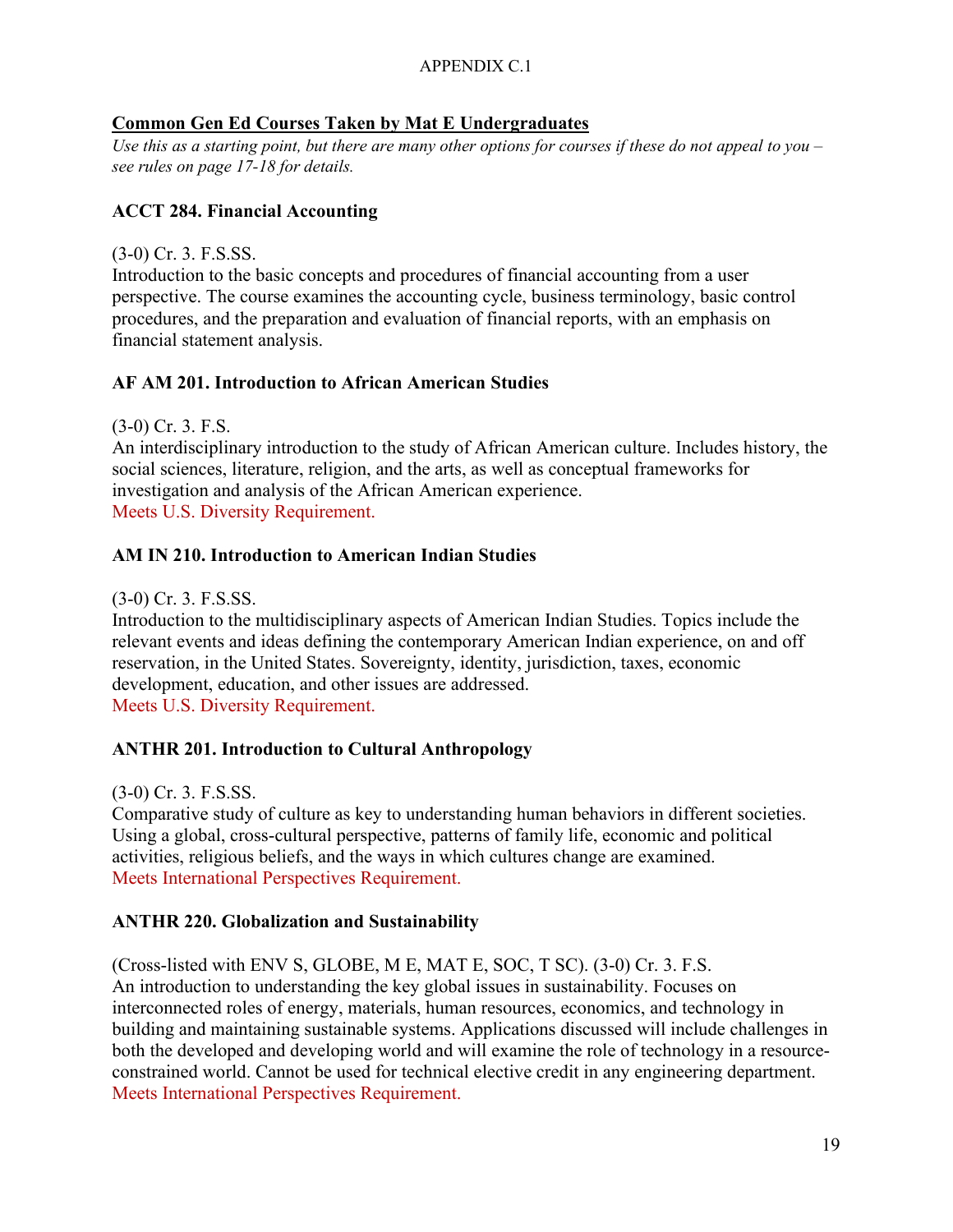#### APPENDIX C.1

#### **ANTHR 230. Globalization and the Human Condition**

#### (3-0) Cr. 3. F.S.

An introduction to understanding key global issues in the contemporary world. Focuses on social relations, cultural practices and political-economic linkages among Africa, the Americas, Asia, Europe and the Pacific.

Meets International Perspectives Requirement.

#### **A M D 165. Dress, Appearance, and Diversity in Society**

#### (3-0) Cr. 3. F.S.

Examination of dress and appearance practices and experiences of marginalized identities and communities in the United States. Introduction to fashion- and dress-related theories, culture and identity concepts, and social justice concepts and issues in regards to dress, appearance, and fashion in the fashion industry.

Meets U.S. Diversity Requirement.

#### **ASTRO 120. The Sky and the Solar System.**

#### (3-0) Cr. 3. F.S.SS.

For the nonscientist. A survey of our view of the universe, and the exploration of the solar system and beyond. The sky: constellations; motions of the Sun, Moon, and planets; seasons and the calendar; eclipses. The solar system: origin and evolution; characteristics of the Sun, planets, satellites, comets, meteorites, and asteroids. The detection and characterization of other solar systems, and the search for life in the universe. Extensive use of the planetarium is included. Students who take Astro 120 may count credit in only one of Astro 102 or 103 toward graduation.

#### **ASTRO 150. Stars, Galaxies, and Cosmology.**

#### (3-0) Cr. 3. F.S.

For the nonscientist. Observational aspects of stellar astronomy: motions, distances, sizes, spectra; types of stars; variability; binary systems. Stellar evolution: the birth, life, and death of stars, including supernovae, neutron stars, and black holes. The Milky Way Galaxy: clouds of matter in space, the structure and evolution of our galaxy. Other galaxies, clusters of galaxies, quasars. Theories of the origin of the universe.

#### **BIOL 101. Introductory Biology.**

#### (3-0) Cr. 3. F.S.SS.

Life considered at cellular, organism, and population levels. Function and diversity of the living world. Presentation of basic biological principles as well as topics and issues of current human interest. Does not satisfy biology major requirements.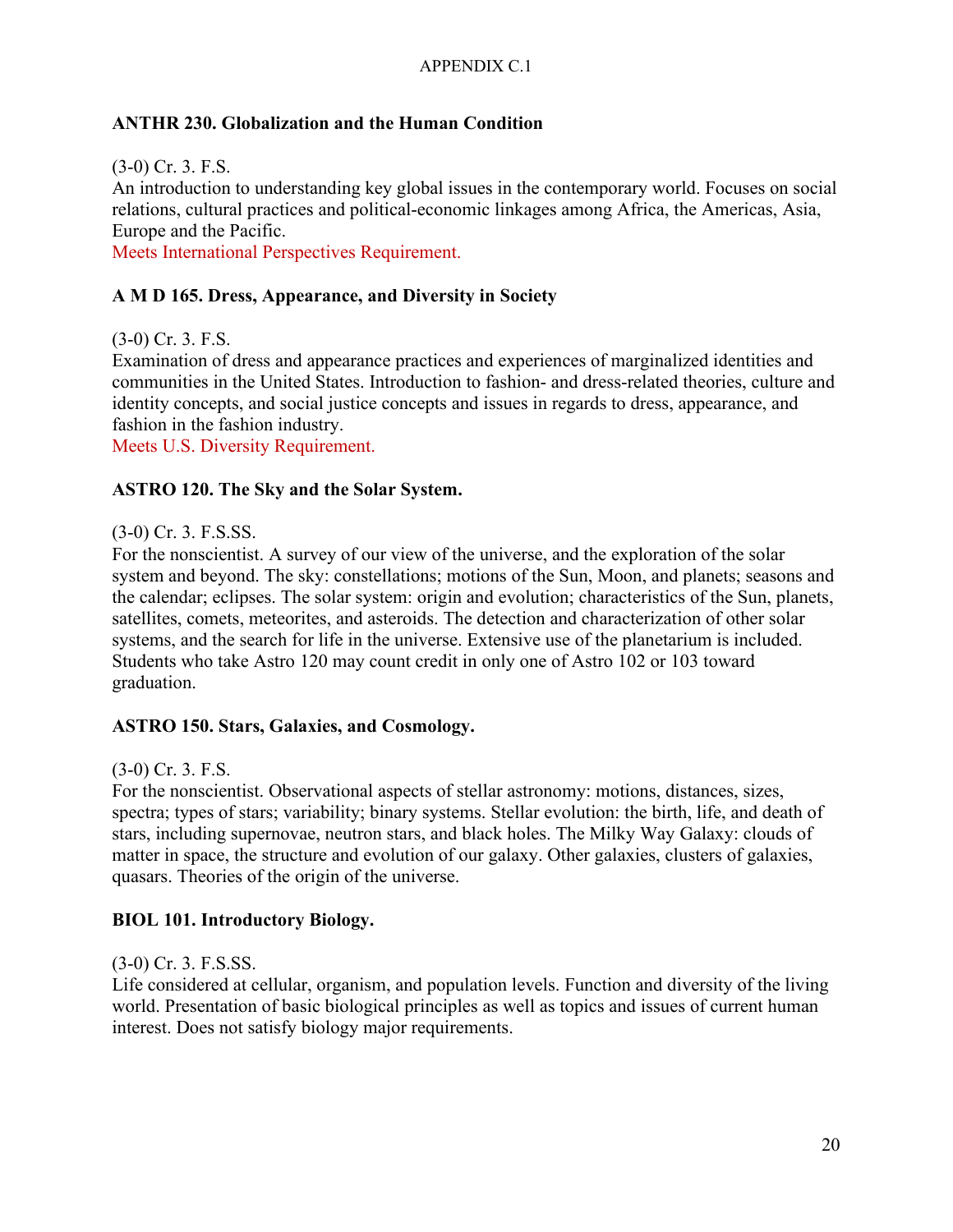## **BIOL 211. Principles of Biology I.**

#### (3-0) Cr. 3. F.S. *Prereq: High school biology*

Introduction to the nature of life, including the diversity of microbial, plant, and animal life; the nature of heredity; evolution; and principles of ecology. Intended for life science majors.

#### **BIOL 212. Principles of Biology II.**

(3-0) Cr. 3. F.S. *Prereq: High School Biology; high school chemistry or credit or enrollment in CHEM 163 or CHEM 177*

Introduction to the chemical, molecular, and cellular basis of life; form and function of microbial, plant, and animal life. Intended for life science majors.

#### **BIOL 255. Fundamentals of Human Anatomy.**

#### (3-0) Cr. 3. F. *Prereq: High School Biology and Chemistry, or BIOL 101*

An introduction to human anatomy, beginning with cells and tissues, surveying all body systems, relating form to function. Systems covered include: integumentary, bones and joints, muscles, nervous, sensory, endocrine, circulatory, lymphatic, respiratory, digestive, urinary, and reproductive. Pre-Medical students should consider Biol 351 for their anatomy background. Does not satisfy biology major requirements.

### **BIOL 256. Fundamentals of Human Physiology.**

### (3-0) Cr. 3. S. *Prereq: High School Biology and Chemistry, or BIOL 101, or BIOL 255 (recommended)*

An introduction to human physiology, studying the function of all body systems. Systems covered include: integumentary, bones and joints, muscles, nervous, sensory, endocrine, circulatory, lymphatic and immune, respiratory, digestive, urinary, and reproductive. Pre-Medical students should consider 335 for their physiology background. Does not satisfy biology major requirements.

#### **CL ST 273. Greek and Roman Mythology.**

#### (3-0) Cr. 3.

Survey of the legends, myths of the classical world with emphasis on the principal gods, and heroes, and their relation to ancient social, psychological, and religious practices; some attention may be given to important modern theories.

Meets International Perspectives Requirement.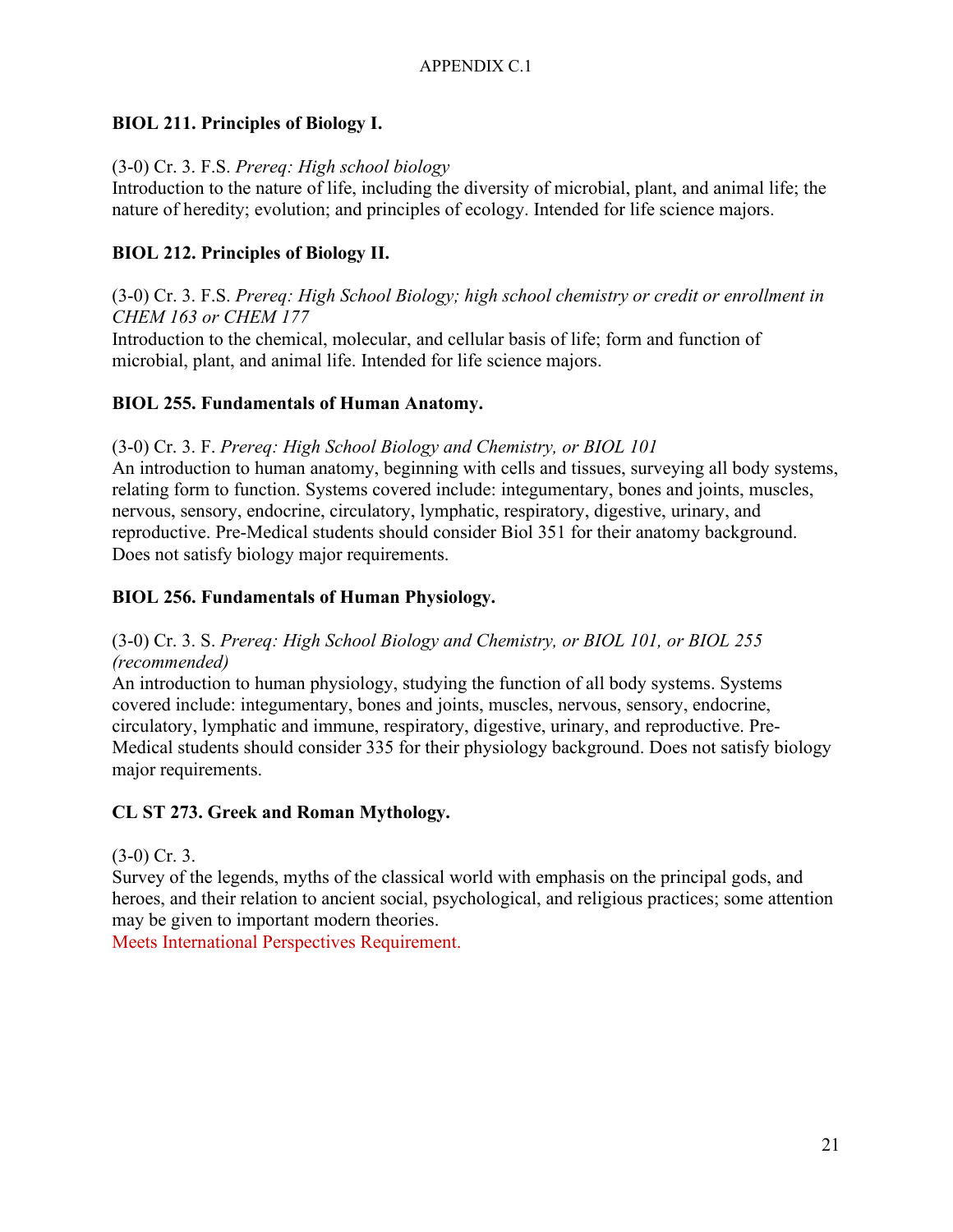### **COMST 211. Interpersonal Communication.**

### (3-0) Cr. 3.

Application of major principles related to interpersonal communication theories, concepts, and research. Emphasis on using interpersonal communication skills effectively.

#### **COMST 214. Professional Communication.**

(3-0) Cr. 3.

Communication theory and skill development in organizational settings. Emphasis on interpersonal skill development, team and meeting facilitation, informational interviewing, individual and team presentations, and self-assessment.

### **COM S 207. Fundamentals of Computer Programming.**

(Cross-listed with MIS). (3-1) Cr. 3. F.S. *Prereq: MATH 150 or placement into MATH 140 or higher*

An introduction to computer programming using an object-oriented programming language. Emphasis on the basics of good programming techniques and style. Extensive practice in designing, implementing, and debugging small programs. Use of abstract data types. Interactive and file I/O. Exceptions/error-handling. This course is not designed for computer science, software engineering, and computer engineering majors. Credit may not be applied toward graduation for both Com S 207/MIS 207 and Com S 227.

#### **COM S 208. Intermediate Computer Programming.**

#### (3-1) Cr. 3. S. *Prereq: MIS/COM S 207, credit or enrollment in MATH 151, MATH 160, or MATH 165*

Intermediate-level programming techniques. Emphasis on designing, writing, testing, debugging, and documenting medium-sized programs. Data structures and their uses. Dynamic memory usage. Inheritance and polymorphism. Algorithm design and efficiency: recursion, searching, and sorting. Event-driven and GUI programming. The software development process. This course is not designed for computer science, software engineering and computer engineering majors. Credit may not be applied toward the major in computer science, software engineering, or computer engineering.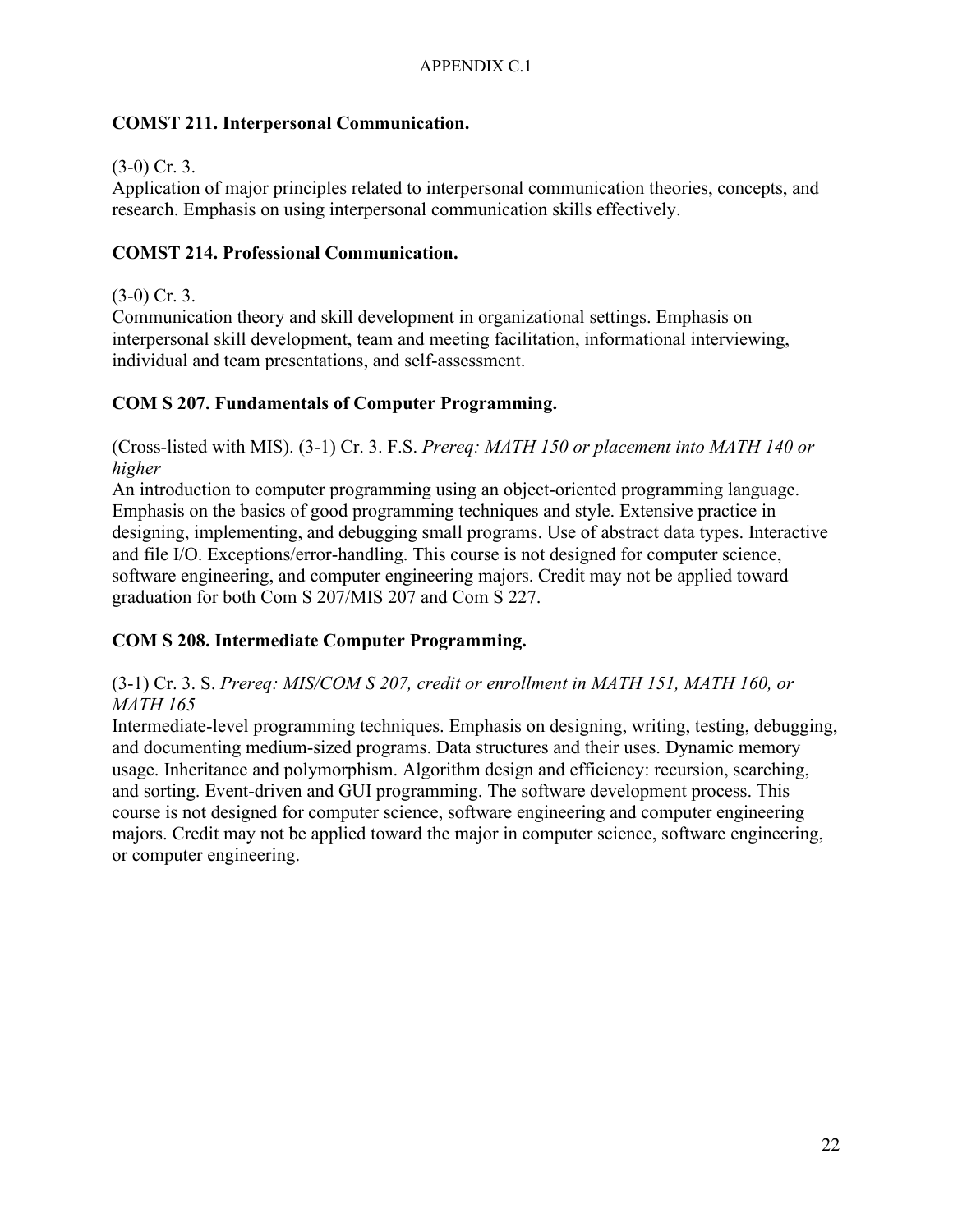#### APPENDIX C.1

## **COM S 227. Introduction to Object-oriented Programming.**

#### (3-2) Cr. 4. F.S.SS.

*Prereq: Credit or Enrollment in [MATH 143](https://catalog.iastate.edu/search/?P=MATH%20143) or higher; recommended: a previous high school or college course in programming or equivalent experience.*

Computer programming using objects as the mechanism for modularity, abstraction, and code reuse. Instance variables, methods, and encapsulation. Review of control structures for conditionals and iteration. Developing algorithms on strings, arrays, and lists. Recursion, searching, and sorting. Text parsing and file I/O. Interfaces, inheritance, polymorphism, and abstract classes. Exception handling. Tools for unit testing and debugging. Emphasis on a disciplined approach to specification, code development, and testing. Course intended for Com S majors. Credit may not be applied toward graduation for both Com S 207 and 227.

### **ECON 101. Principles of Microeconomics.**

#### (3-0) Cr. 3. F.S.SS.

Resource allocation, opportunity cost, comparative and absolute advantage. Supply and demand. Marginal analysis. Theories of production and consumption, pricing, and the market system. Perfect and imperfect competition and strategic behavior. Factor markets. Present discounted value.

### **ECON 102. Principles of Macroeconomics.**

#### (3-0) Cr. 3. *Prereq: ECON 101 recommended*

Measurement of macro variables and general macro identities. Classical models of full employment. Production and growth. Savings and investment. Employment and unemployment. Money, inflation, and price levels. Operation of the U.S. banking system. Fiscal and monetary policy. Elements of international finance.

#### **GEOL 100. How the Earth Works.**

#### (3-0) Cr. 3. F.S.SS.

How does the earth work, what is it made of, and how does it change through time? Plate tectonics, Earth materials, landforms, structures, climate, and natural resources. Emphasis on the observations and hypotheses used to interpret earth system processes. Students may also enroll in Geol 100L.

#### **GEOL 101. Environmental Geology: Earth in Crisis.**

#### (Cross-listed with ENV S). (3-0) Cr. 3. F.S.SS.

Exploration of the interactions between humans and the geologic environment, and the consequences of those interactions, on local to global scales. Discussion of water, soil, mineral, and energy resources, pollution, climate change, and natural hazards such as earthquakes, volcanism, mass wasting, and flooding.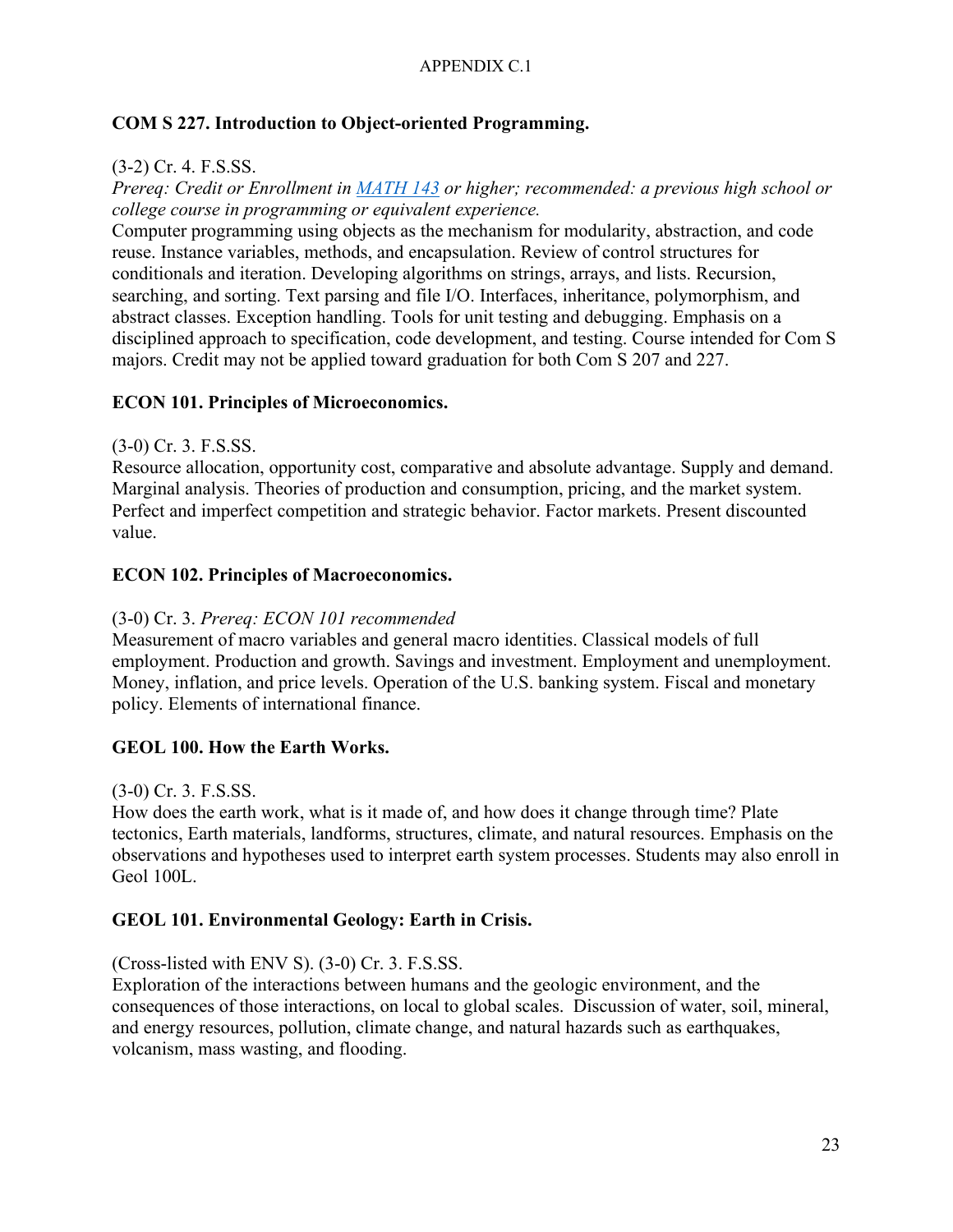#### **HD FS 240. Literature for Children.**

#### (3-0) Cr. 3. F.S.

Evaluation of literature for children, including an emphasis on cultural, racial, ethnic, and social diversity. Roles of literature in the overall development of children. Literature selection and use in the home and educational settings.

Meets U.S. Diversity Requirement.

#### **HD FS 276. Human Sexuality.**

(3-0) Cr. 3. F.S.SS.

Behavioral, biological, and psychological aspects of human sexuality within the social context of family, culture, and society. Role of sexuality in human development. Critical analysis of media and research. Communication and decision-making skills relating to sexuality issues and relationships.

Meets U.S. Diversity Requirement.

#### **HIST 201. Introduction to Western Civilization I.**

(3-0) Cr. 3. F.

Western civilization from ancient Mediterranean world to 1500. Social and cultural developments; economic and political ideas and institutions; problems of historical change and continuity.

Meets International Perspectives Requirement.

#### **HIST 202. Introduction to Western Civilization II.**

(3-0) Cr. 3. S.

Western civilization from 1500 to present. Social and cultural developments; economic and political ideas and institutions; problems of historical change and continuity. Meets International Perspectives Requirement.

#### **HIST 221. Survey of United States History I.**

(3-0) Cr. 3-5. F.

Colonial foundations: revolution, confederation, and constitution; nationalism and democracy; sectional disunity, Civil War, and reunion.

#### **HIST 222. Survey of United States History II.**

(3-0) Cr. 3. S.

Industrialization; emergence as a great power; boom and depression; war, internationalism and Cold War; modern industrial society.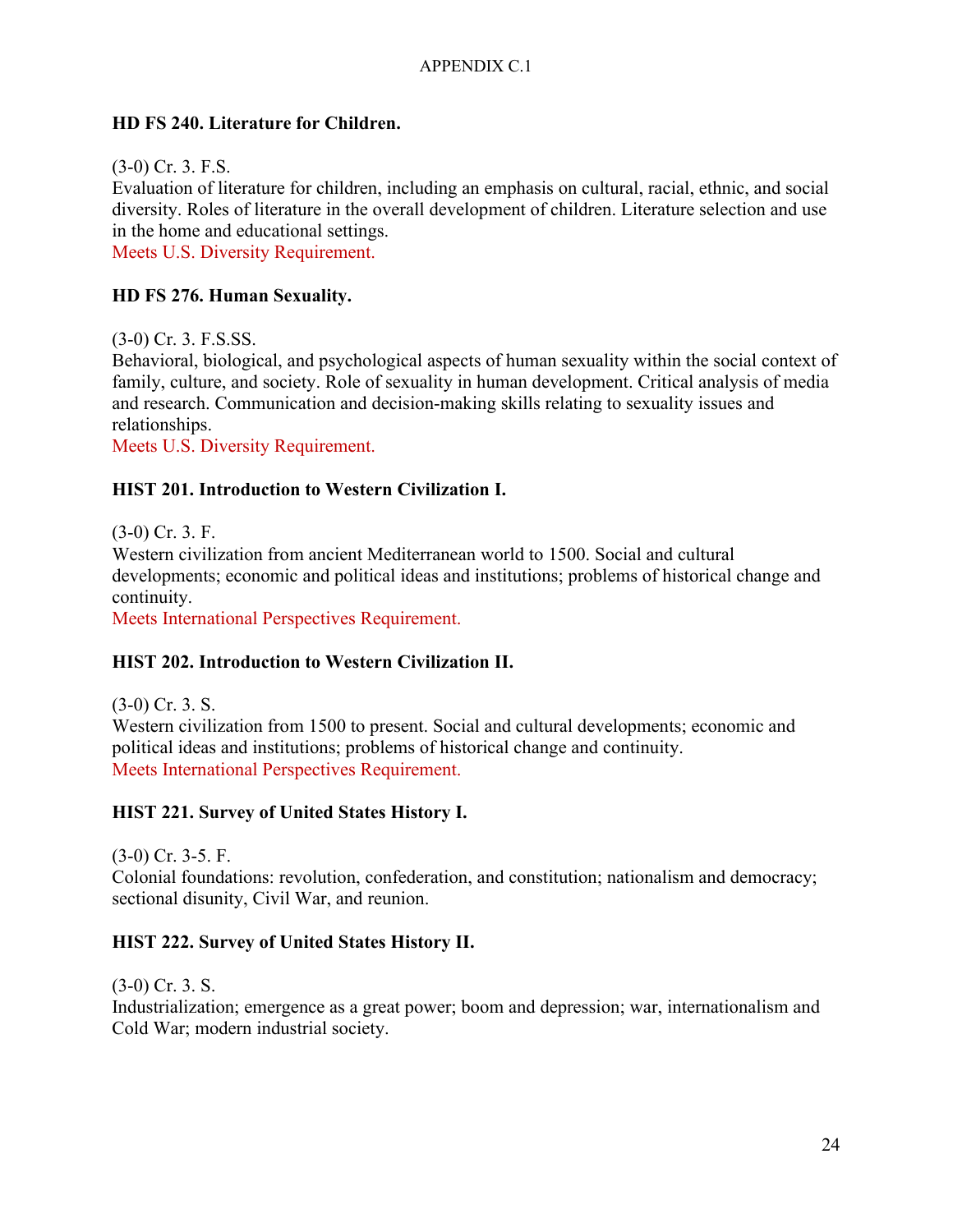#### **HIST 280. Introduction to History of Science I.**

(3-0) Cr. 3. F. Ideas of nature from ancient Greece to the seventeenth-century scientific revolution. Meets International Perspectives Requirement.

#### **HIST 281. Introduction to History of Science II.**

(3-0) Cr. 3. S. Science from seventeenth-century scientific revolution to Darwin and Einstein. Meets International Perspectives Requirement.

#### **INTST 235. Introduction to International Studies.**

(3-0) Cr. 3. F.SS. Overview of international studies, emphasizing cultural, geographic, economic, and political characteristics of major world areas and nations. Meets International Perspectives Requirement.

#### **LD ST 322: [Leadership](http://catalog.iastate.edu/azcourses/ld_st/) in a Diverse Society**

*(3-0) Cr. 3. F.S.SS. Prereq: Sophomore classification* Analyze the relationship between leadership and concepts of identity, power, and privilege in the U.S. Develop and practice inclusive leadership. Meets U.S. Diversity Requirement.

#### **LING 286. Communicating with the Deaf.**

#### (Cross-listed with CMDIS). (3-0) Cr. 3.

Learn to communicate with the deaf using Signed English and Signed Pidgin English. Other topics covered include types, causes, and consequences of hearing loss, hearing technology (hearing aids, assistive listening devices, and cochlear implants), education of hearing-impaired children, Deaf culture, and the history of manual communication. Meets U.S. Diversity Requirement.

#### **MUSIC 102. Introduction to Music Listening.**

#### (3-0) Cr. 3. F.S.SS.

Expansion of the music listening experiences for the general student through greater awareness of differences in techniques of listening, performance media, and materials of the art. The course focuses on the elements of music: rhythm, melody, harmony, form, and style, and how these elements are used in musics of different cultures and time periods. Ability to read or perform music not required.

Meets International Perspectives Requirement.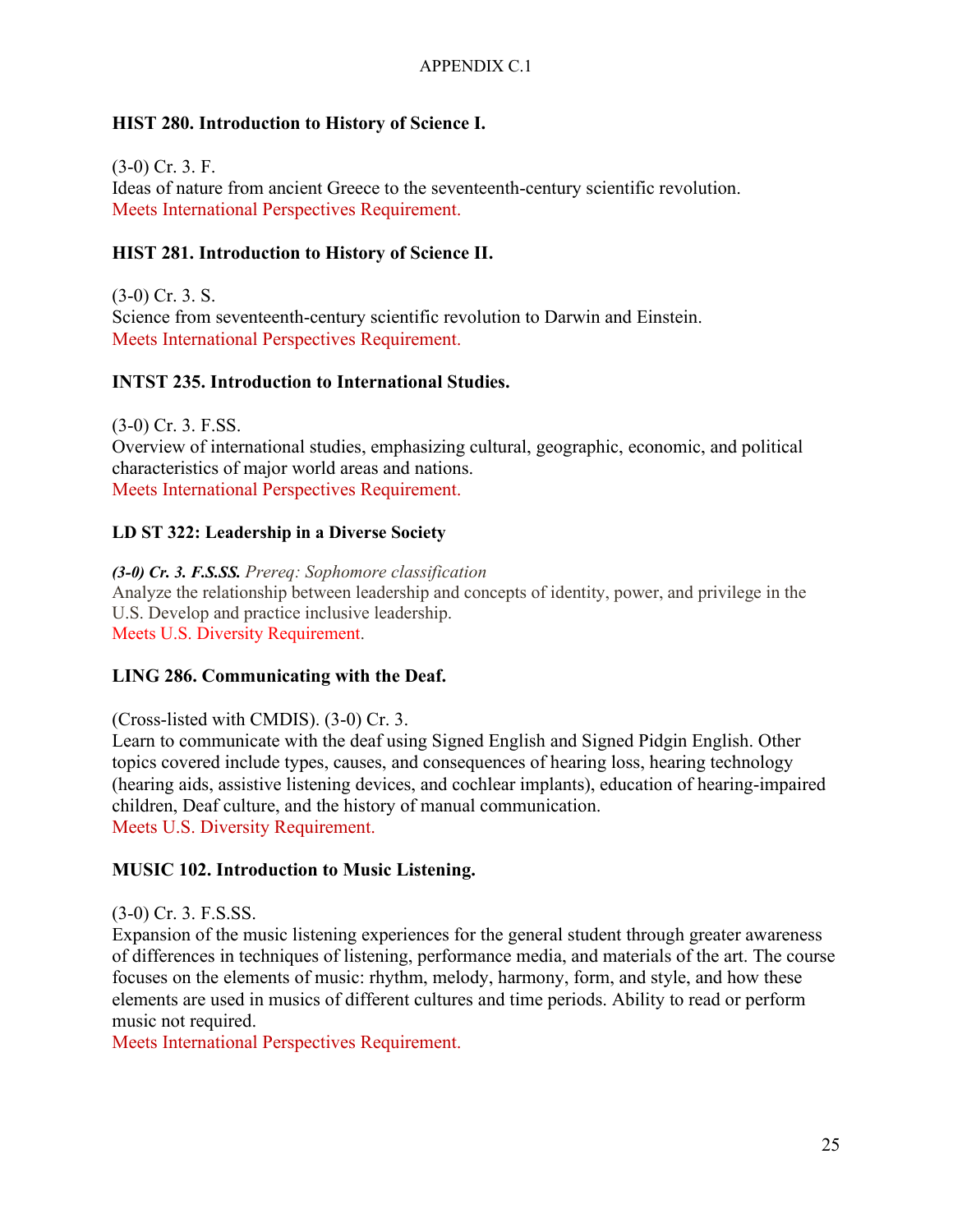#### **MUSIC 304. History of Rock 'n' Roll.**

#### (3-0) Cr. 3. S. *Prereq: MUSIC 101, MUSIC 102, MUSIC 221, or MUSIC 222*

Rock 'n' Roll from the mid 1950s through the 1990s, focusing on the development of rock styles from its roots in blues, folk, country, and pop. Expansion of listening experience through study of song forms, musical instruments of rock, and the socio-political significance of song lyrics. Examinations, research paper or in class presentation required. Ability to read or perform music not required.

Meets U.S. Diversity Requirement.

#### **PHIL 201. Introduction to Philosophy.**

#### (3-0) Cr. 3. F.S.SS.

It has been rumored that the unexamined life is not worth living. Philosophy is an attempt to begin examining life by considering such questions as: What makes us human? What is the world ultimately like? How should we relate to other people? Is there a god? How can we know anything about these questions? Understanding questions of this kind and proposed answers to them is what this course is all about.

#### **PHIL 230. Moral Theory and Practice.**

#### (3-0) Cr. 3. F.S.SS.

Investigation of moral issues in the context of major ethical theories of value and obligation; e.g., punishment, abortion, economic justice, job discrimination, world hunger, and sexual morality. Emphasis on critical reasoning and argument analysis.

#### **PHIL 235. Ethical Issues in A Diverse Society.**

#### (3-0) Cr. 3. F.S.

This course will examine a range of arguments on diversity issues. Topics will include: the social status of women, the moral status of sexuality and homosexuality, the nature and role of racism in contemporary society, the relationship between biology, gender roles and social status, and various proposals for change from a variety of political perspectives. Meets U.S. Diversity Requirement.

#### **POL S 111. Introduction to American Government.**

#### (3-0) Cr. 3. F.S.SS.

Fundamentals of American democracy; constitutionalism; federalism; rights and duties of citizens; executive, legislative, and judicial branches of government; elections, public opinion, interest groups, and political parties.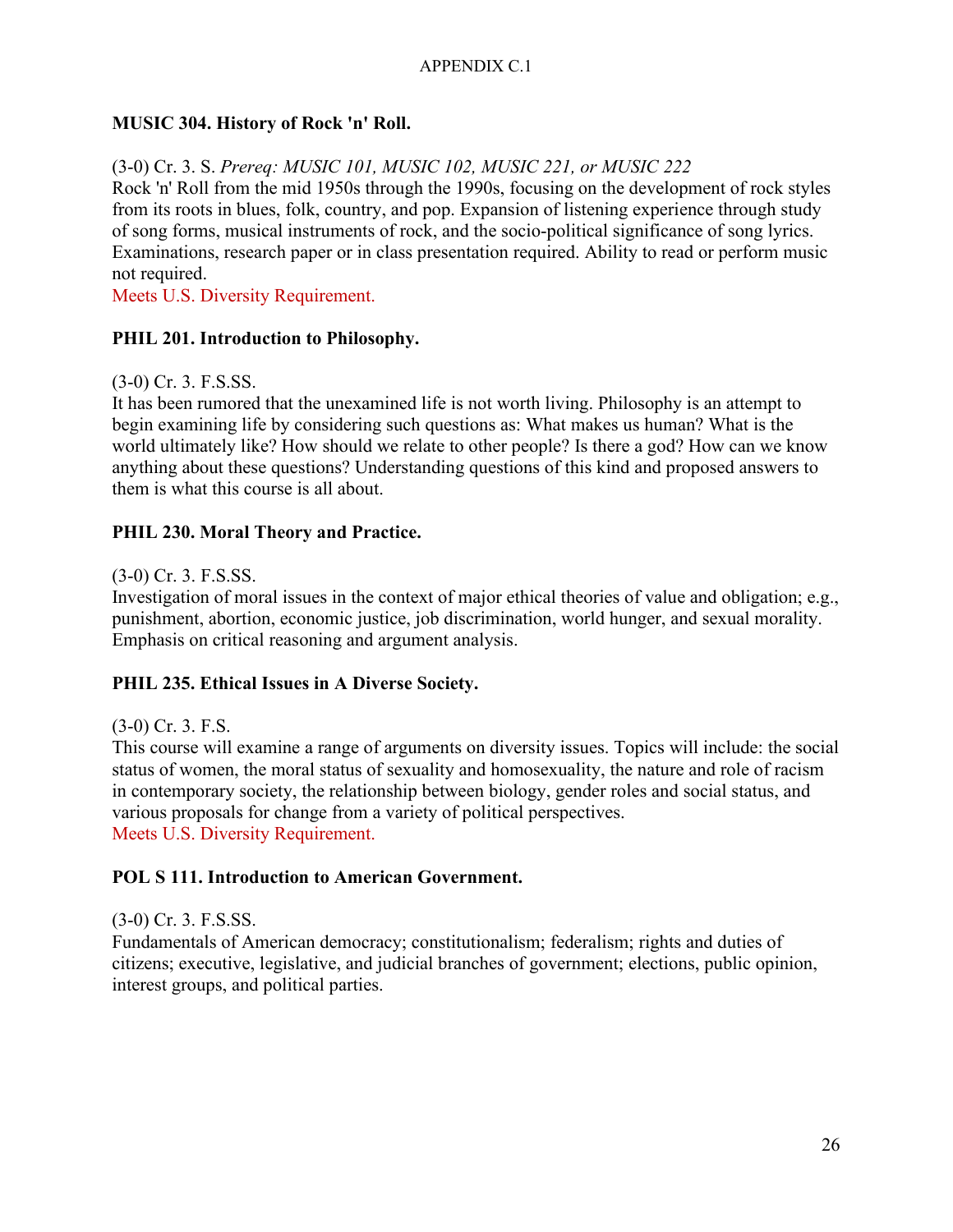#### APPENDIX C.1

#### **POL S 125. Democracy and Dictatorship: Introduction to Comparative Government and Politics.**

(3-0) Cr. 3. F.S.

Interactions between governments and citizens in countries outside the US. Causes of democracy, dictatorship, and economic and social development. Meets International Perspectives Requirement.

## **POL S 121. Introduction to International Politics.**

(3-0) Cr. 3. F.S.

Dynamics of interstate relations pertaining to nationalism, the nation state; peace and war; foreign policy making; the national interest; military capability and strategy; case studies of transnational issues, such as population, food, energy, and terrorism. Meets International Perspectives Requirement.

### **PSYCH 101. Introduction to Psychology.**

(3-0) Cr. 3. F.S.SS.

Fundamental psychological concepts derived from the application of the scientific method to the study of behavior and mental processes. Applications of psychology.

### **PSYCH 230. Developmental Psychology.**

(3-0) Cr. 3. F.S.SS.

Life-span development of physical traits, cognition, intelligence, language, social and emotional behavior, personality, and adjustment.

## **PSYCH 280. Social Psychology.**

(3-0) Cr. 3. F.S.SS. Individual human behavior in social contexts. Emphasis on social judgments and decisions, attitudes, perceptions of others, social influence, aggression, stereotypes, and helping.

## **RELIG 205. World Religions.**

(3-0) Cr. 3. F.S.SS.

An introduction to religious studies – the academic study of religion. Religions from around the world will be discussed, including their myths, rituals, beliefs, values, and social forms. Meets International Perspectives Requirement.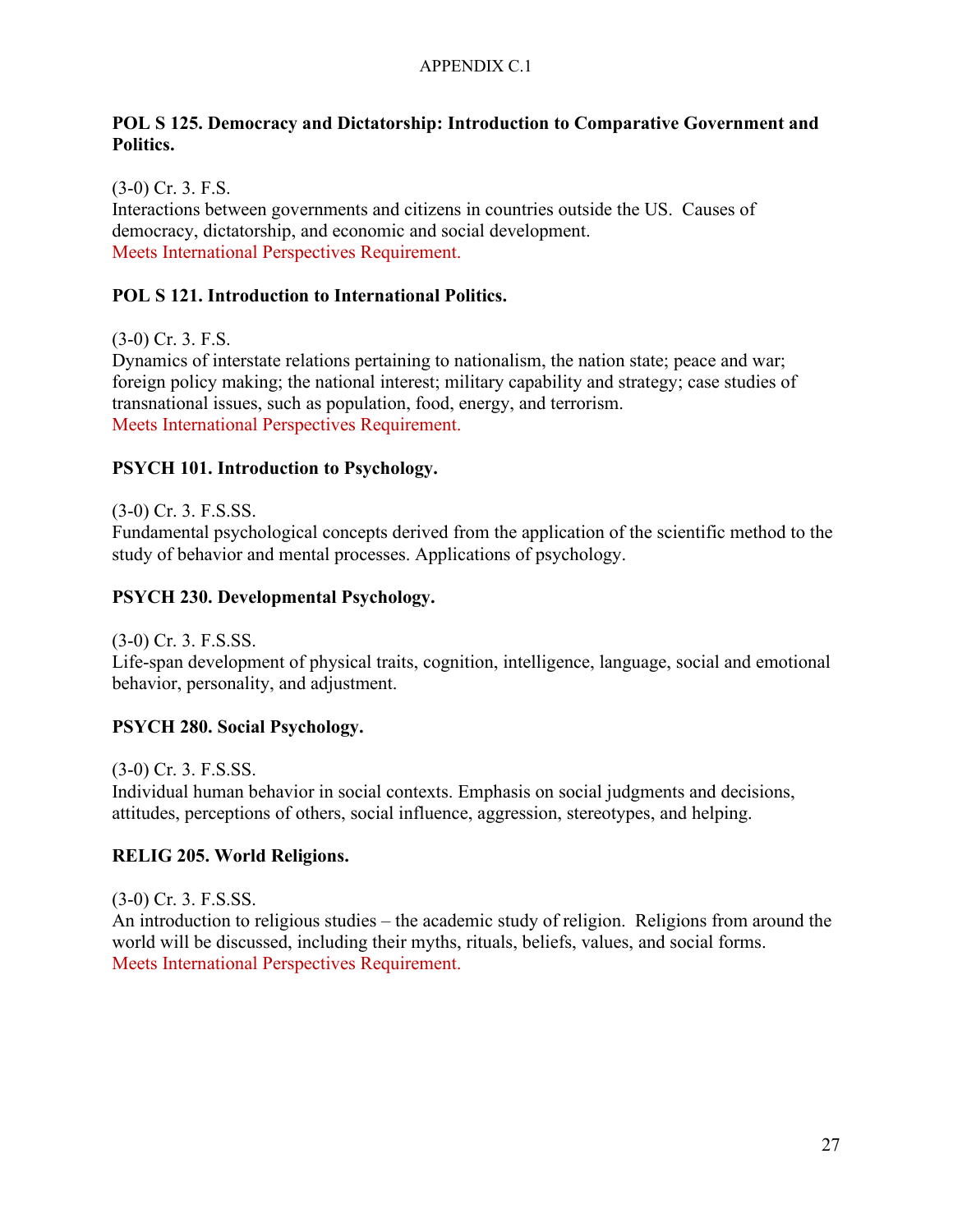#### APPENDIX C.1

#### **RELIG 210. Religion in America.**

#### (3-0) Cr. 3. F.S.SS.

Introductory study of the major beliefs, practices, and institutions of American Judaism, Catholicism, Protestantism, and Islam with emphasis on the diversity of religion in America, and attention to issues of gender, race, and class.

Meets U.S. Diversity Requirement

### **SOC 134. Introduction to Sociology.**

#### (3-0) Cr. 3. F.S.SS.

Social interaction and group behavior with emphasis on the scientific study of contemporary U.S. society, including issues relating to socialization, inequality, and changing rural and urban communities. Analysis of relationships among the institutions of family, religion, political participation, work, and leisure.

#### **SOC 219. Sociology of Intimate Relationships.**

#### (3-0) Cr. 3. F.S.SS. *Prereq: SOC 134*

Analysis of intimate relationships among couples using a sociological perspective. Attention is given to singlehood; dating and courtship; sexuality; mate selection, cohabitation, and marriage. Relationship quality, communication, conflict and dissolution of these types of relationship will also be explored.

#### **SOC 220. Globalization and Sustainability.**

(Cross-listed with ANTHR, ENV S, GLOBE, M E, MAT E, T SC). (3-0) Cr. 3. F.S. An introduction to understanding the key global issues in sustainability. Focuses on interconnected roles of energy, materials, human resources, economics, and technology in building and maintaining sustainable systems. Applications discussed will include challenges in both the developed and developing world and will examine the role of technology in a resourceconstrained world. Cannot be used for technical elective credit in any engineering department. Meets International Perspectives Requirement.

#### **SOC 235. Social Problems and American Values.**

#### (3-0) Cr. 3. F.S. *Prereq: SOC 134*

Sociological concepts, theories and methods to analyze the causes and consequences of social problems. Social problems discussed may include crime, substance abuse, income inequalities, discrimination, poverty, race relations, health care, family issues, and the environment. How American culture and values shape societal conditions, public discourse and policy. Meets U.S. Diversity Requirement.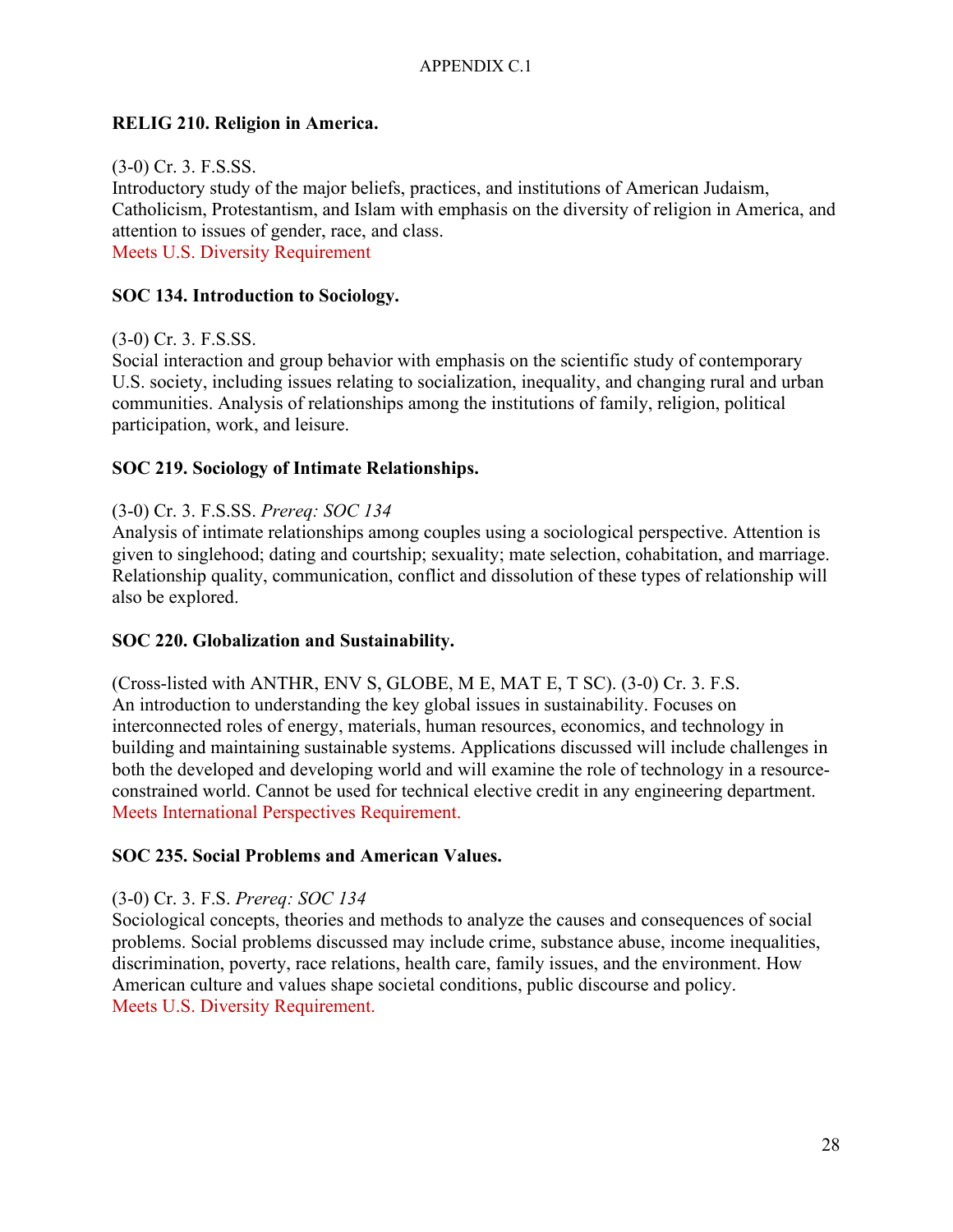## **SP CM 212. Fundamentals of Public Speaking.**

(3-0) Cr. 3. F.S.SS.

Theory and practice of basic speech communication principles applied to public speaking. Practice in the preparation and delivery of extemporaneous speeches.

## **SP CM 216. America Speaks: Great Speakers and Speeches in US History.**

Cr. 3. Survey of great speeches examined within their political and cultural contexts. Analysis of the rhetorical strategies of diverse speakers with an emphasis on texts from social movements in the United States.

Meets U.S. Diversity Requirement.

### **SP CM 312. Business and Professional Speaking.**

(3-0) Cr. 3. F.S. *Prereq: SP CM 212*

Theory, principles, and competency development in the creation of coherent, articulate business and professional oral presentations.

### **THTRE 110. Theatre and Society.**

(3-0) Cr. 3. F.S.

An introduction to Theatre focusing on its relationship with society throughout history.

## **THTRE 251. Acting Foundations.**

(3-0) Cr. 3. F.S. Theory and practice in fundamentals of acting.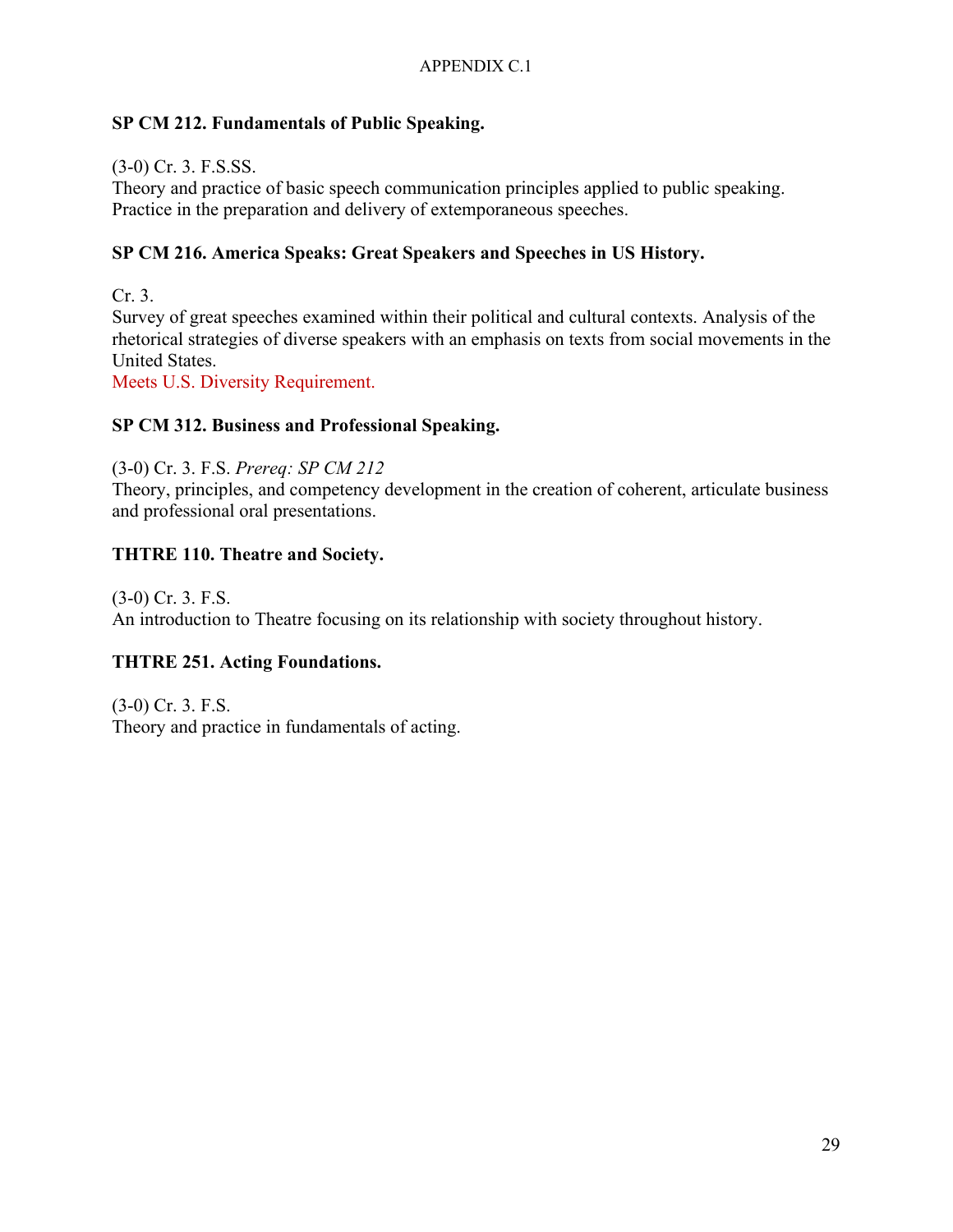#### APPENDIX C.2

## TECHNICAL ELECTIVES

Any 300+ level course in the departments listed below.

However, you **cannot** use the following courses to meet this requirement:

- $\bullet$  490/499/590 course in any department
- M E 484/584 (cross-listed with WLC)
- Biol 307 (cross-listed with W S) Stat 305
- Mat E 391, Mat E 392

**AER E** – Aerospace Engineering **A B E** – Agricultural and Biosystems Engineering **ASTRO** – Astronomy and Astrophysics **BBMB** – Biochemistry, Biophysics, and Molecular Biology **B M E** – Biomedical Engineering **BIOL** – Biology **C E** – Civil Engineering **CH E** – Chemical Engineering **CHEM** – Chemistry **COM S** – Computer Science **CON E** – Construction Engineering **CPR E** – Computer Engineering **E E** – Electrical Engineering **E M** – Engineering Mechanics **ENSCI** – Environmental Science  *(not to be confused with ENV S – Environmental Studies – which cannot be used as a tech elective)* **GEN** – Genetics **GEOL** – Geology **I E** – Industrial Engineering **MATH** – Mathematics **MAT E** – Materials Engineering **M E** – Mechanical Engineering **MICRO** – Microbiology **MSE** – Materials Science & Engineering (graduate-level courses) **PHYS** – Physics **S E** – Software Engineering **STAT** – Statistics

Additionally, the following 200-level courses may be used toward this requirement:

- Math 207
- BME 220
- BME 208X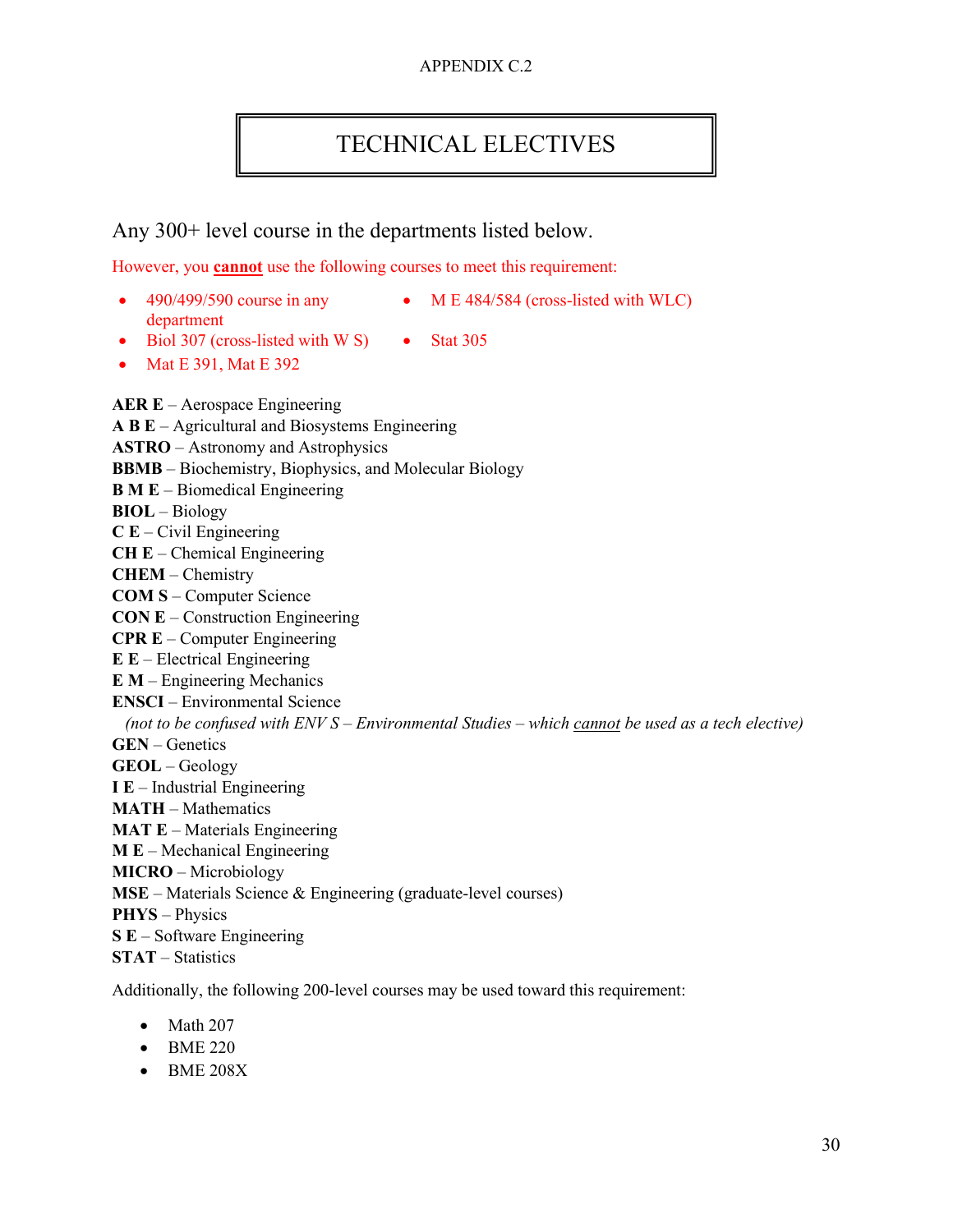## **Recommendations for Technical Electives**

## **If you are interested in metals…**

- Mat E 334 (S) Electronic & Magnetic Properties of Metallic Materials
- I E/Mat E 348  $(S)$  Solidification Processes
- Mat E 457 (alternate S) Chemical and Physical Metallurgy of Rare Earth Metals

## **If you are interested in polymers…**

- Ch E 447  $(S)$  Polymers and Polymer Engineering
- Aer E 423 (S) Composite Flight Structures
- Mat  $E$  456 (F) Biomaterials

## **If you are interested in electronic properties of materials…**

- Mat E 334 (S) Electronic & Magnetic Properties of Metallic Materials
- Mat E 433 (S) Advanced Electronic Materials
- Mat E 332  $(F, S)$  Semiconductor Materials and Devices
- Mat  $E$  432 (S) Microelectronics Fabrication Techniques

## **If you are interested in biomaterials…**

- Mat E 456 (F) Biomaterials
- Ch E 440 (alt. F) Biomedical Applications of Chemical Engineering
- Consider the Biomedical engineering minor

## **If you are interested in business applications in engineering…**

- I E 305  $(F, S, SS)$  Engineering Economic Analysis
- I E 450 (F) Technical Sales for Engineers I
- I E 451 (S) Technical Sales for Engineers II

## **To prepare for graduate school in Materials Science & Engineering…**

- Math 385  $(F, S)$  Introduction to Partial Differential Equations
- Phys  $321$  (F) Introduction to Modern Physics I
- Phys  $322(S)$  Introduction to Modern Physics II
- Mat E 481  $(F)$  Computational Modeling of Materials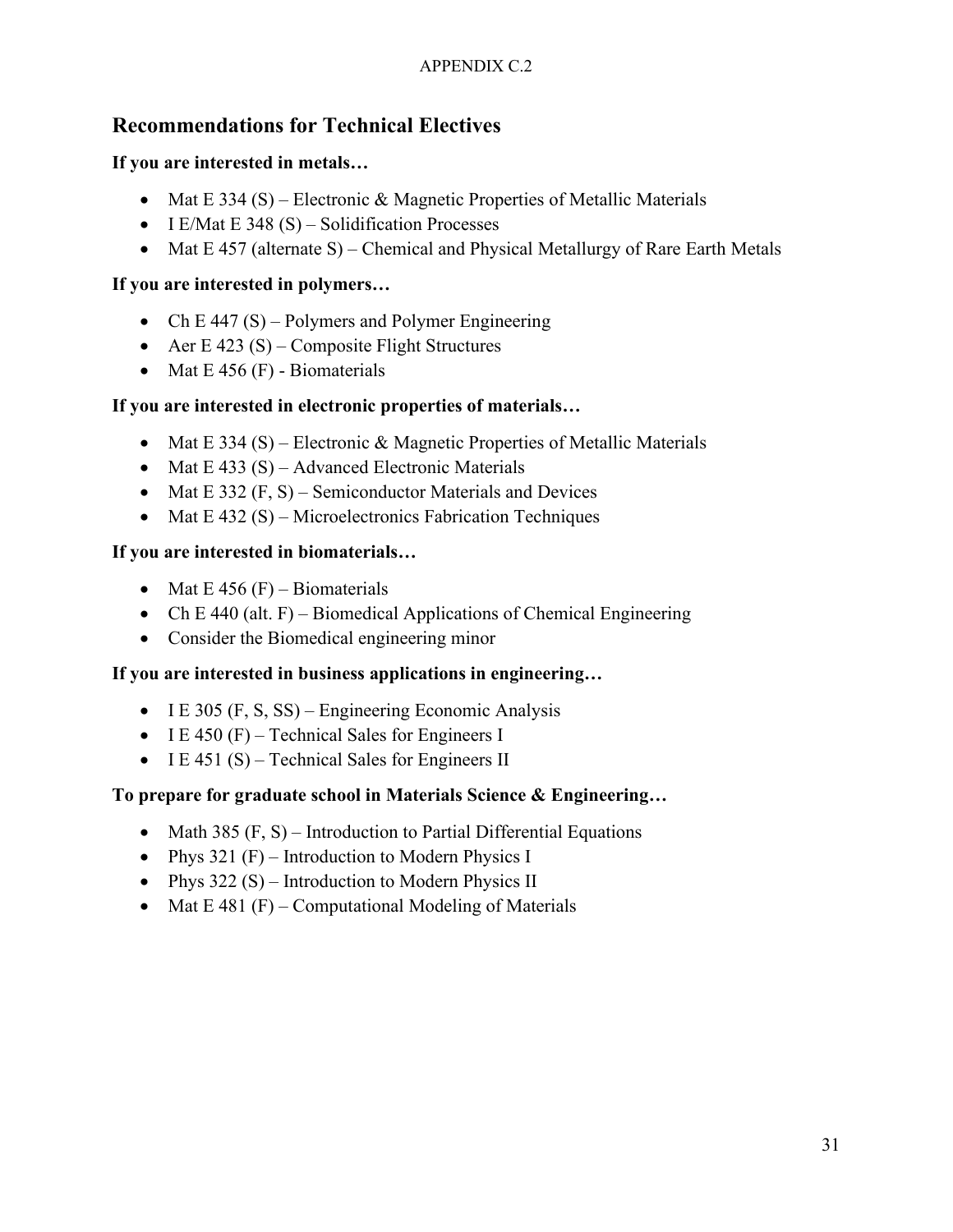## UNDERGRADUATE STUDENT ORGANIZATIONS

#### **MATERIAL ADVANTAGE (ACerS, ASM, and TMS combined)**

#### **https://stuorgs.engineering.iastate.edu/material-advantage/**

| VICE PRESIDENTLiz Griffin                        | The ACerS-ASM-TMS Student Program<br>Fine ACerS-ASM-TMS Student Program<br>Financipies Ele Jumps |
|--------------------------------------------------|--------------------------------------------------------------------------------------------------|
|                                                  | Everything Else Is Imma                                                                          |
| OUTREACH CHAIRS Adam Eichorn and Tyler Rodriguez |                                                                                                  |
|                                                  |                                                                                                  |
| SOPH OUTREACH CHAIR  Erik DeMeyere               |                                                                                                  |
| FUNDRAISING CHAIR Jarrett Loseke                 |                                                                                                  |
|                                                  |                                                                                                  |
|                                                  |                                                                                                  |
| RISK MANAGEMENT CHAIR Grant Kelly                |                                                                                                  |
| FACULTY ADVISOR Dr. Sid Pathak                   |                                                                                                  |

#### **METALLURGICA**

Metallurgica is an organization for students interested in the science and engineering of metals. It seeks to provide practical and hands-on opportunities for students, including competitions sponsored by the professional societies, tours of various facilities, and other experiences provided through university connections. It is a new organization, and in its inaugural year, students competed in the TMS "Blade smithing" competition and are currently working towards competing in a metallographic competition as well. New opportunities abound!

## **https://www.facebook.com/ISUMetallurgica/**

FACULTY ADVISOR: Dr. Pete Collins

#### **RECYCLABLES FOR MUSIC (REFORM)**

| RECYCLING TEAM LEADWilliam Brumm |                                                                |
|----------------------------------|----------------------------------------------------------------|
| PROCESS TEAM LEAD Craig Hardy    |                                                                |
| <b>MUSIC AND OUTREACH</b>        |                                                                |
| TEAM LEADTBD                     |                                                                |
|                                  | LAB COORDINATOR Haley Schultz (F'22), Parker Houdeshell (S'23) |
|                                  |                                                                |

**MATERIAL**<sup>\*</sup> **ADVANTAGE** 

**Everything Else Is Immaterial**